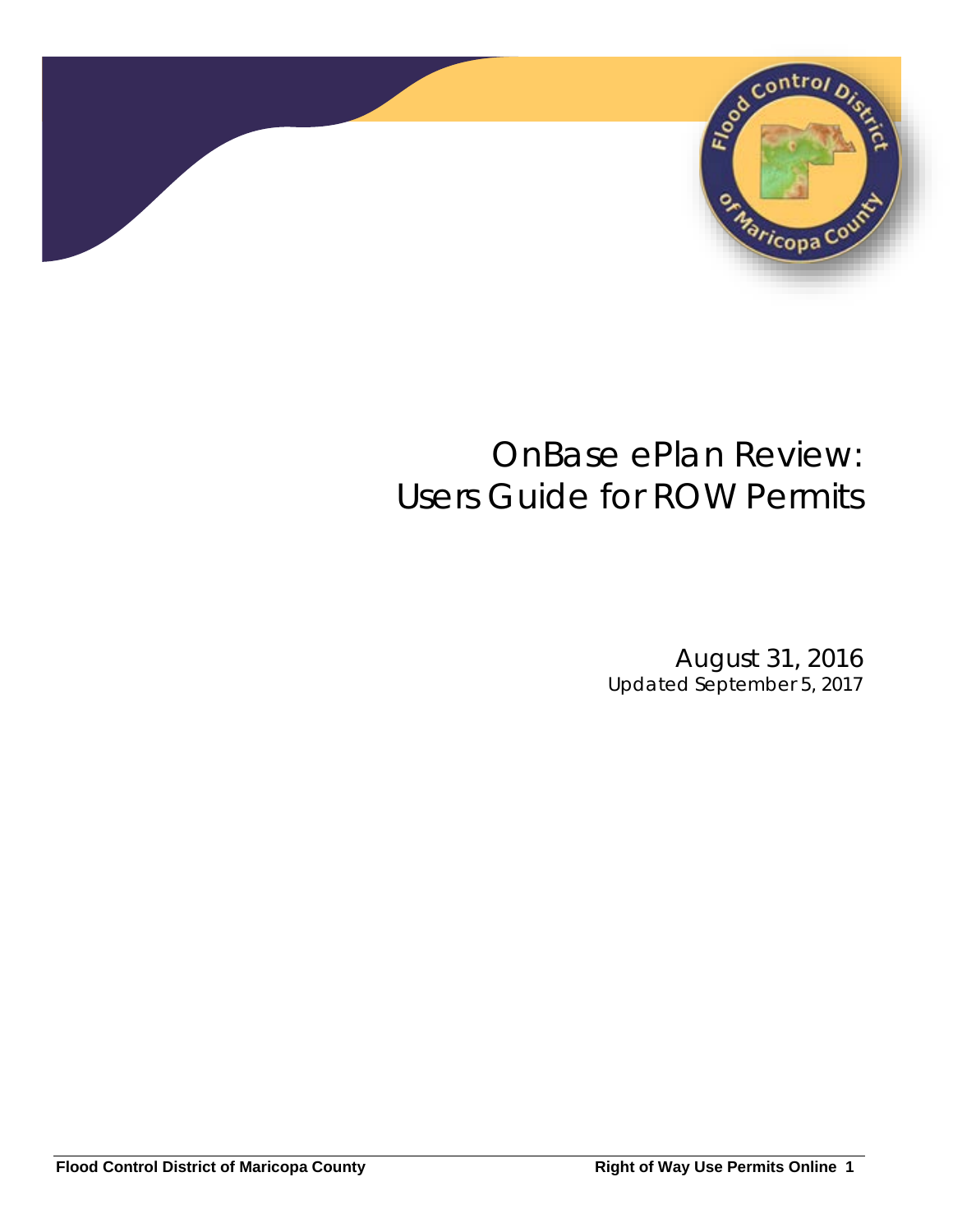# **Flood Control District of Maricopa County Right of Way Use Permits Online**

## **TABLE OF CONTENTS**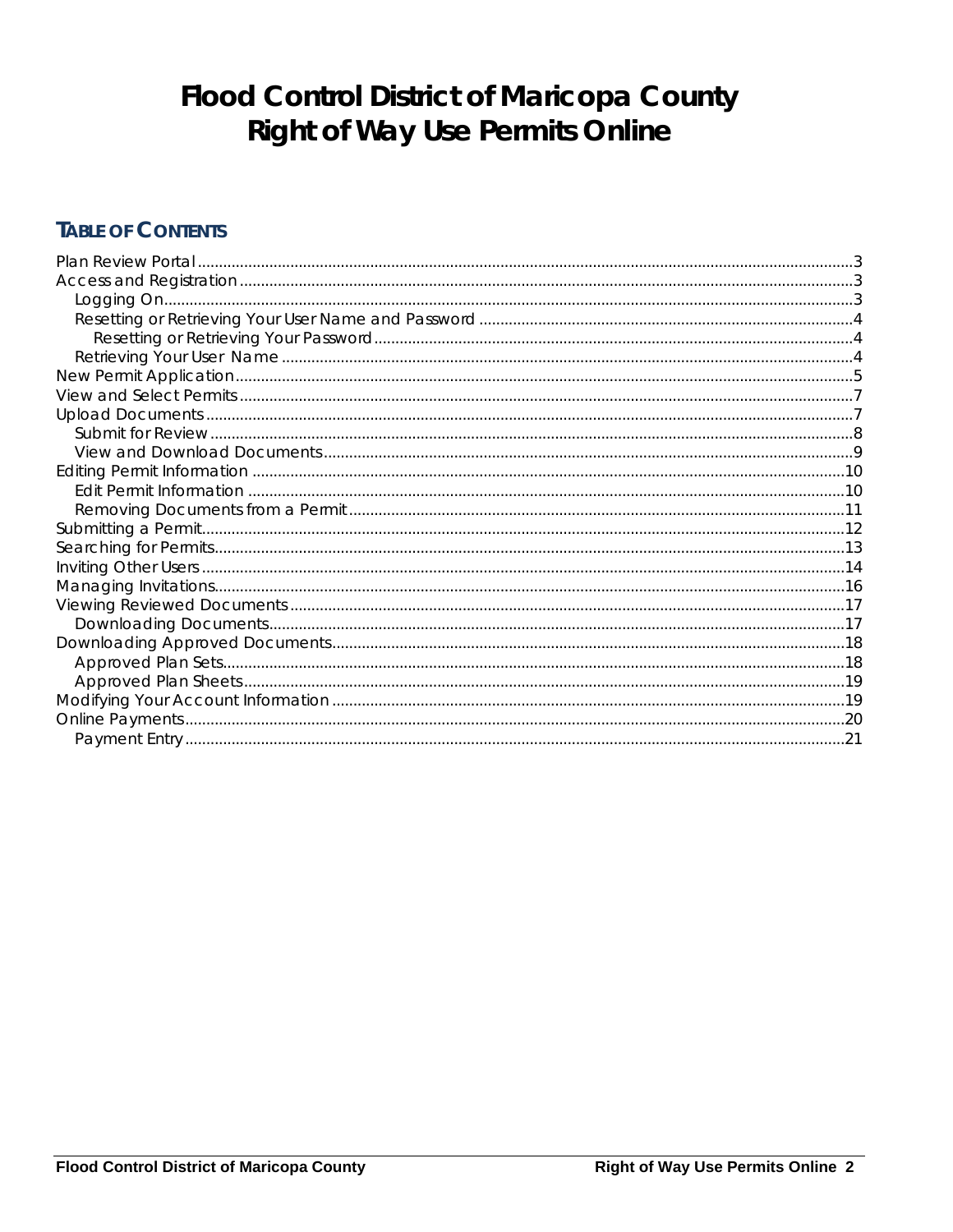#### <span id="page-2-0"></span>**PLAN REVIEW PORTAL**

Permit Applicants may submit applications, upload permit documents and view markups and comments by way of the Flood Control District Right of Way Use Permits Online Plan Review Portal.

### **At this time, the FCD Right of Way Use Permits Online Portal is only compatible with Internet Explorer.**

#### <span id="page-2-1"></span>**ACCESS AND REGISTRATION**  $\overline{\mathbf{z}}$ **Registration Information** Registration is required to User name\* F **Check Availability**  $\mathbf{f}$ begin using the Online Portal. To register to use the Password Strength system, click on the Password\* I Confirm Password\* registration link from the Password Hint\* [Online Portal.](http://fcd.maricopa.gov/ROWPermits/signIn/signIn/) Note: when you register, Email address\* **Check Availability** your email address must not Time Zone (UTC-05:00) Eastern Time (US & Canada already be in the system. If you have already  $\overline{\mathbf{r}}$ Sian In **Right-of-Way Pe** registered, you may sign in User name \* | with your user name and Password<sup>\*</sup> Fee Schedule password. Forgot Name/Password Questions on R Don't have an accourt? Click here to register **West of Central Avenue** *Note:* **The email account**  Angie Hardesty<br>ROW Permits Specialist NOTE: To fully utilize the ROW Permits Online system you must use (602) 506-5476 **must be unique in the**  Internet Explorer **system.**

#### <span id="page-2-2"></span>**LOGGING ON**

To logon to your Plan Review account, follow these steps:

- 1. Navigate the District's Web Site to the page for Right-of-Way permits.
- 2. Click on the "Sign In or Register Here" link.
- 3. Enter your user name and password in the **User** and **Password** fields, then click **Sign In**.

<span id="page-2-3"></span>**Note:** If you have forgotten your password, you can select the **Forgot Name/Password**  option to reset your password. See [Resetting or Retrieving Your User Name and](#page-2-3)  [Password](#page-2-3) for more information.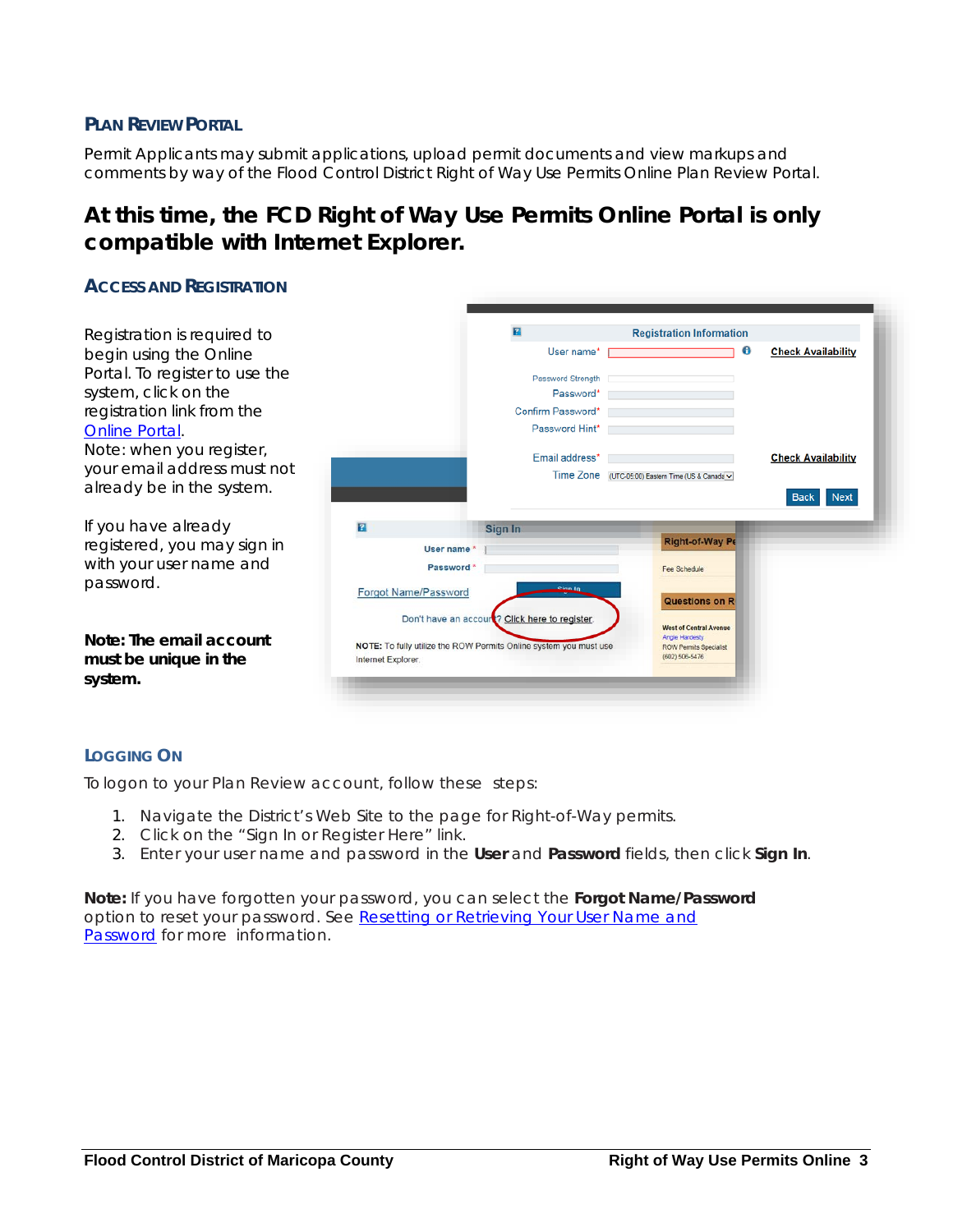#### <span id="page-3-0"></span>**RESETTING OR RETRIEVING YOUR USER NAME AND PASSWORD**

If you have forgotten your user name or password, you can use the **Forgot Name/ Password** feature to reset or retrieve your user name or password.

#### <span id="page-3-1"></span>**Resetting or Retrieving Your Password**

To retrieve or reset your password, follow these steps:

- 1. Navigate to the **Online Portal**
- 2. Click **Sign In**.
- 3. Select the **Forgot Name/Password** option. The **Account Recovery** window is displayed.
- 4. Type your user name in the **User name** field and click **Show Hint**. Your security hint is displayed.
- **Recover Password** User name\* alincoln **Show Hint Recover User Name** Email address\* alincoln@hyland.com Find
- If the security hint was sufficient to remind you of your password, you can click the **Return to Login** button and log in to Plan Review.
- If you still do not remember your password, click the **Reset Password** button. An e-mail message that contains a hyperlink to reset your password will be sent to your e-mail account. After you reset your password, you can log in to Plan Review with your user name and new password.

#### <span id="page-3-2"></span>**RETRIEVING YOUR USER NAME**

To retrieve your user name, follow these steps:

- 1. Navigate to the address of your Plan Review site.
- 2. Click **Login**.
- 3. Select the **Forgot Name/Password** option. The **Account Recovery** window is displayed.
- 4. Type your e-mail address in the **Email address** field and click **Find**. An e-mail message that contains your user name will be sent to your e-mail account.

|                | <b>Recover Password</b>  |                  |
|----------------|--------------------------|------------------|
| User name*     | alincoln                 |                  |
|                |                          | <b>Show Hint</b> |
|                | <b>Recover User Name</b> |                  |
| Email address* | alincoln@hyland.com      |                  |
|                |                          | Find             |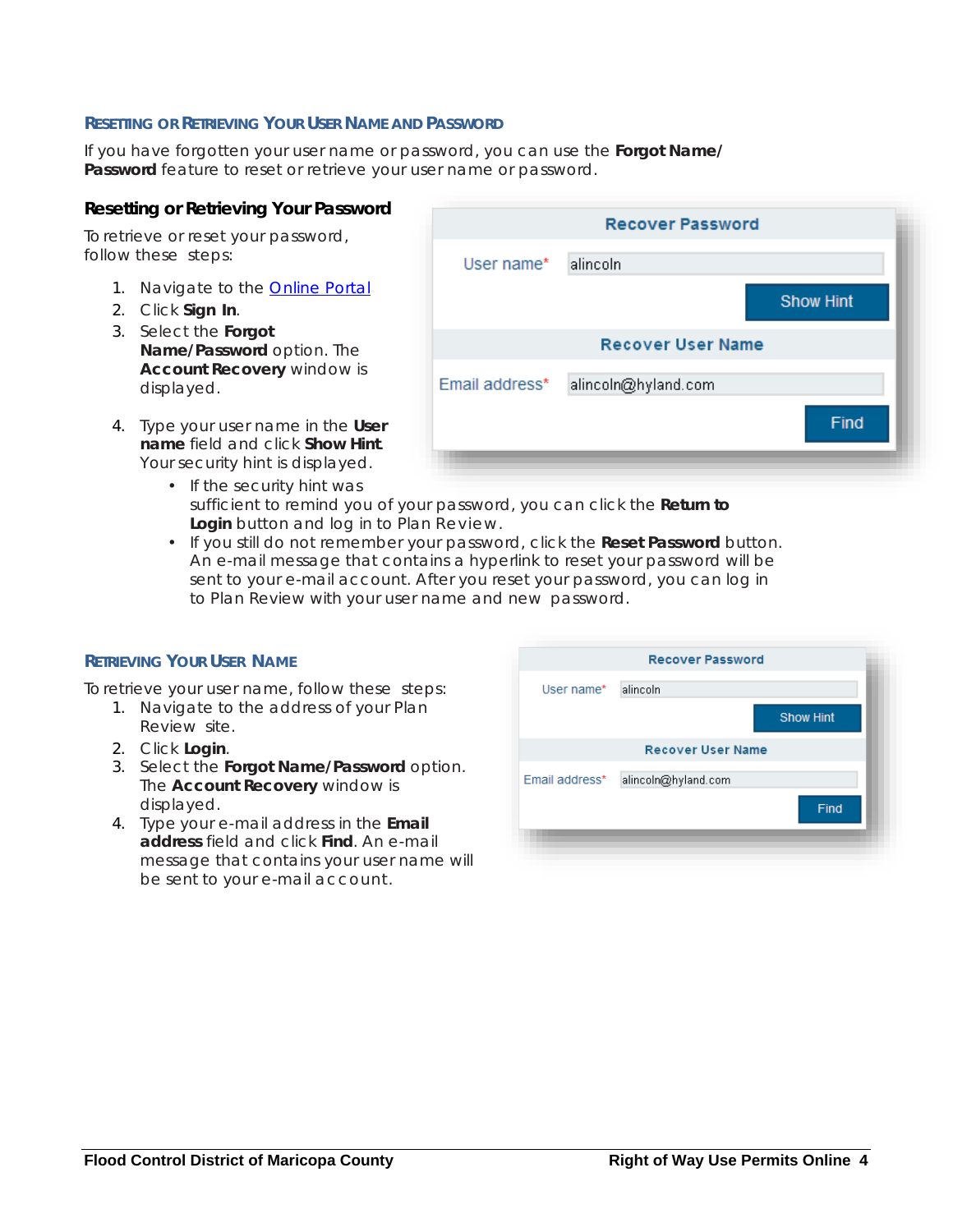#### <span id="page-4-0"></span>**NEW PERMIT APPLICATION**

To create a new application, sign into the Plan Review portal site. Click the Review Type drop down in the Start New Permit section.

- 1. Select 'Permit Application'.
- 2. Click the "Add Permit" button.
- 3. Enter the new permit information into the new permit form. All required fields are indicated with a red asterisk (**\***).
- 4. Throughout the different stages of the permit, different information on the additional tables must be completed but are not required at this time.
- 5. Click the "Add" button when finished.

| <b>Start New Permit</b> |                                                               |                      |                    |
|-------------------------|---------------------------------------------------------------|----------------------|--------------------|
|                         |                                                               | Name                 |                    |
|                         |                                                               |                      | 7/13/2016          |
|                         |                                                               |                      |                    |
|                         |                                                               |                      |                    |
|                         |                                                               |                      |                    |
|                         |                                                               |                      |                    |
|                         |                                                               |                      |                    |
|                         |                                                               |                      |                    |
|                         |                                                               |                      |                    |
|                         |                                                               |                      |                    |
|                         |                                                               |                      |                    |
|                         | <b>Review Type</b><br>Permit Application<br><b>Add Permit</b> | <b>Permit Number</b> | Mikes Test Project |

| <b>Permit Number</b><br>2016P104    | Permit Information                            |                               |                                                                 |                                                       |                                          |             |              |  |
|-------------------------------------|-----------------------------------------------|-------------------------------|-----------------------------------------------------------------|-------------------------------------------------------|------------------------------------------|-------------|--------------|--|
| Group<br><none></none>              |                                               |                               |                                                                 |                                                       | Name <sup>*</sup> Mikes Test Project     |             |              |  |
| <b>Name</b>                         |                                               |                               |                                                                 | Permit Number 2016P104                                |                                          |             |              |  |
| Mikes Test Project<br><b>Status</b> |                                               |                               |                                                                 | <b>Alternate ID</b>                                   |                                          |             |              |  |
| Pre-Application                     |                                               |                               |                                                                 |                                                       | <b>Review Type Permit Application</b>    |             |              |  |
|                                     |                                               |                               |                                                                 |                                                       | <b>Site Address</b>                      |             |              |  |
| <b>Review Status</b>                |                                               |                               |                                                                 | Street Name * Durnago                                 |                                          |             |              |  |
| Review Cycle 4, Closed              |                                               |                               |                                                                 |                                                       |                                          |             |              |  |
| <b>Idd Plan Documents</b>           |                                               |                               |                                                                 |                                                       | City * Phoenix                           |             |              |  |
| <b>Submit for Review</b>            |                                               |                               |                                                                 | State / Province / Region * AZ<br>Postal Code * 86339 |                                          | $\vee$      |              |  |
|                                     |                                               |                               |                                                                 |                                                       |                                          |             |              |  |
|                                     | <b>Additional Information</b>                 |                               |                                                                 |                                                       |                                          |             |              |  |
| Project Group                       | Pre-Application                               | <b>Location and Structure</b> | <b>Contractor Information</b>                                   |                                                       |                                          |             |              |  |
|                                     | Company                                       |                               |                                                                 |                                                       |                                          |             |              |  |
| Add New Project                     | <b>Construction Start Date*</b><br>03/03/2017 |                               | <b>Estimated Construction End Date*</b><br>03/03/2019           |                                                       |                                          |             |              |  |
|                                     | <b>Primary Contact Name*</b><br>Mike          |                               | <b>Primary Contact Email*</b><br>michaeljones@mail.maricopa.gov |                                                       | Company Name*<br><b>Testing for Mike</b> |             |              |  |
|                                     | <b>Phone Number</b>                           | <b>Cell Number</b>            |                                                                 |                                                       | <b>Company Mailing Address</b>           |             |              |  |
|                                     | (602) 506-4718                                | (602) 506-4719                |                                                                 |                                                       | 2801 W. DURANGO AVE                      |             |              |  |
|                                     | <b>Owner Name</b><br>Michael Jones            |                               |                                                                 |                                                       | City<br>PHOENIX                          | State<br>AZ | Zip<br>85008 |  |
|                                     |                                               |                               |                                                                 |                                                       |                                          |             |              |  |
|                                     |                                               |                               |                                                                 |                                                       |                                          |             |              |  |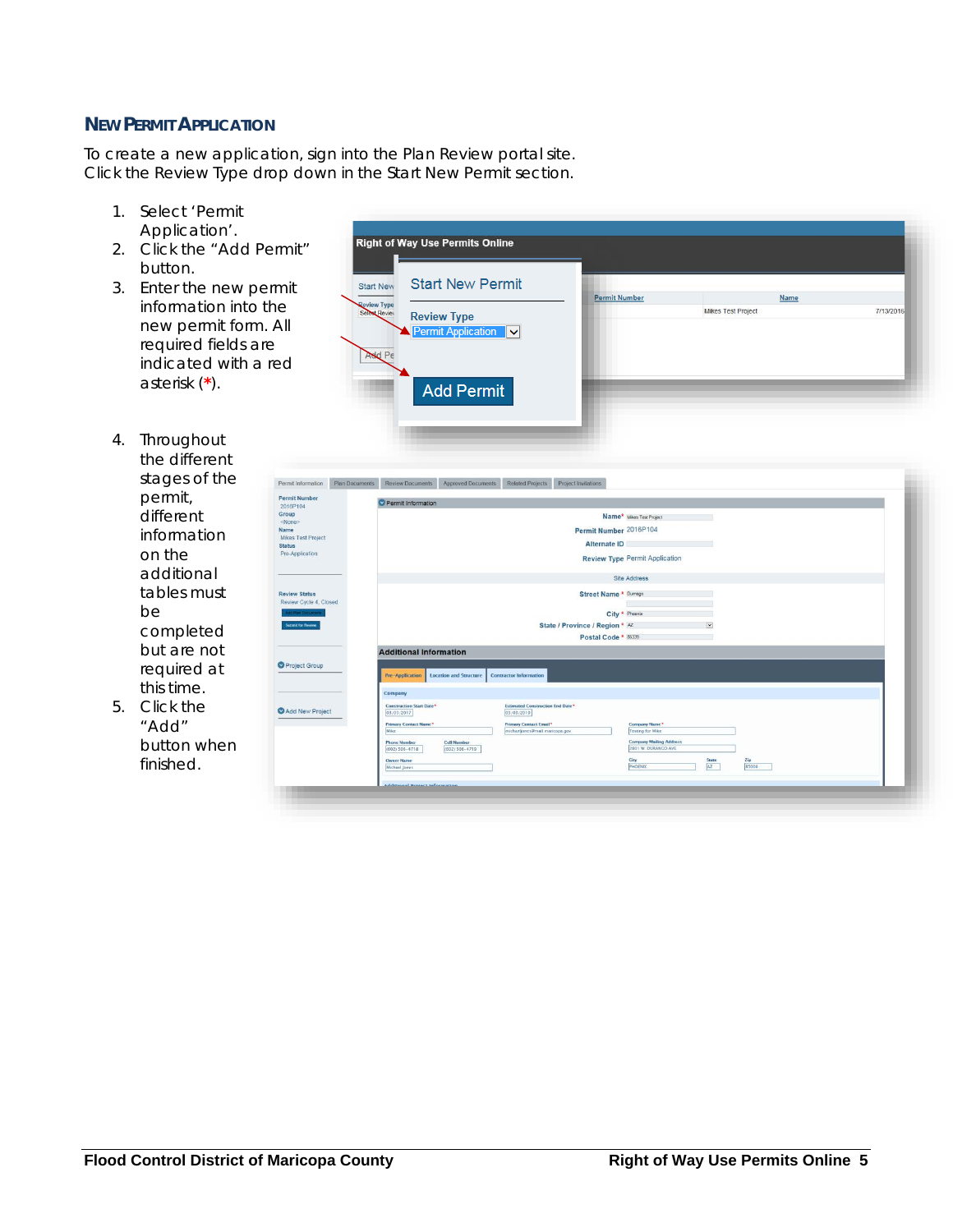The application (Permit) now has a status of "**Plan Submission**" and can now have supporting documents added to it.

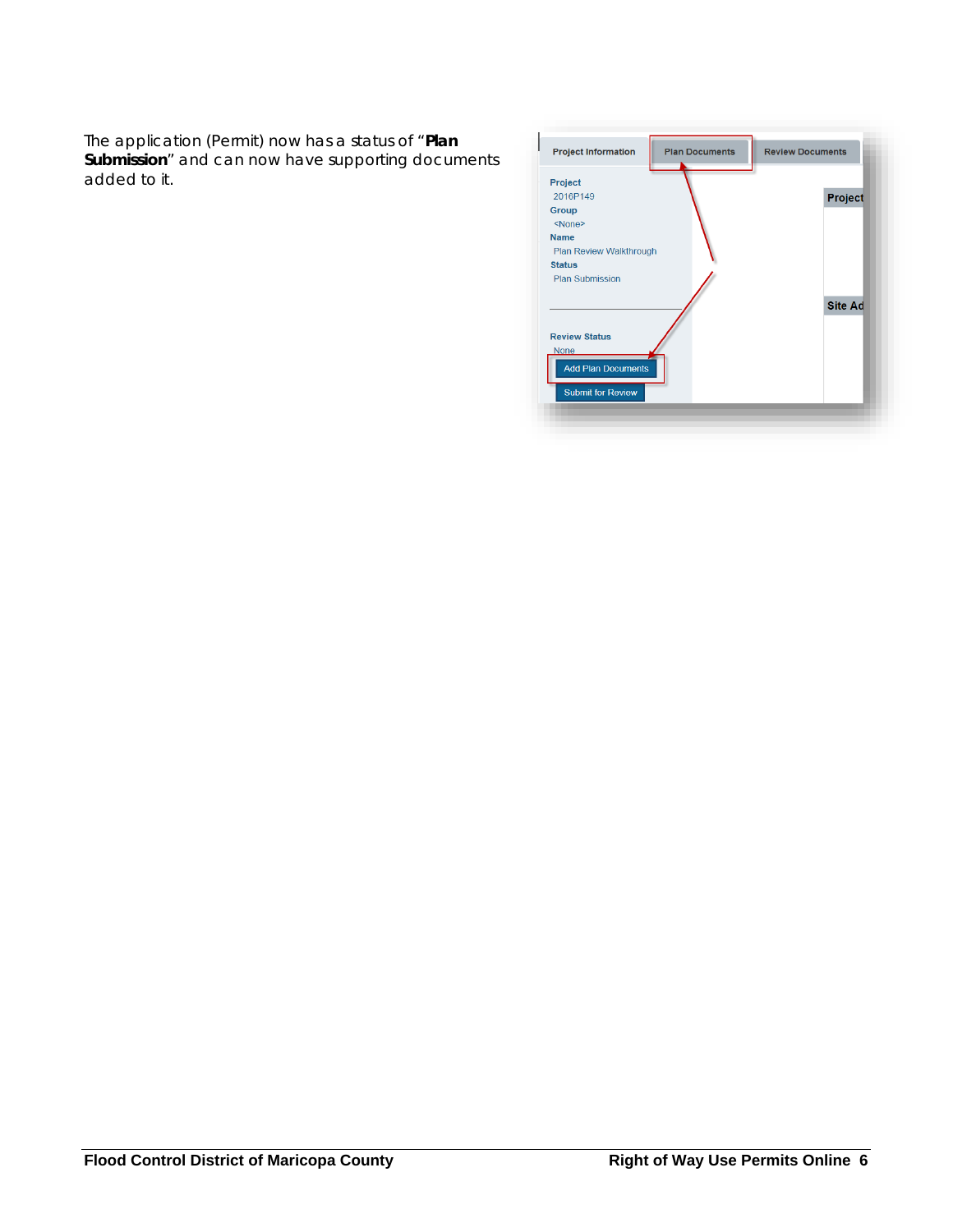### <span id="page-6-0"></span>**VIEW AND SELECT PERMITS**

Open a permit by clicking the folder icon in the furthest right column of the permits table.

|                          | <b>Right of Way Use Permits Online</b> |            |                    | Г.                 |                 |                 |                 | Back to FCD Site    |
|--------------------------|----------------------------------------|------------|--------------------|--------------------|-----------------|-----------------|-----------------|---------------------|
|                          |                                        |            |                    |                    |                 | <b>Projects</b> | <b>Settings</b> | Sign Out<br>Profile |
| <b>Start New Project</b> | View Within Last 6 Months - O          |            |                    |                    |                 |                 |                 |                     |
| <b>Review Type</b>       | Group                                  | Identifier | Name               | <b>Create Date</b> |                 | <b>Status</b>   |                 | Open                |
| Select Review Type       | <none></none>                          | 2016P224   | <b>Test Permit</b> | 6/22/2016          | Pre-Application |                 |                 | <b>Sep</b>          |
|                          |                                        |            |                    |                    |                 |                 |                 |                     |
| Add Project              |                                        |            |                    |                    |                 |                 |                 |                     |

#### <span id="page-6-1"></span>**UPLOAD DOCUMENTS**

**NOTE: At this time, the UPLOAD button is currently only available through Internet Explorer.**

1. In an open permit, select the **Plan Documents** tab to upload plan documents.

#### Note: *The upload buttons will be available as long as the permit is not in an open review cycle.*

- 2. Click the "Add Plan Documents" button
- 3. Use the Browse button to select files from your source.

**TIP:** If you have more than one supporting document to upload, you can hold down Control + Click to select more than one file then click Open.

4. Index the supporting permit documentation with the appropriate Phase, Sheet Type, and Description then click the "**Upload**" button.

|           | Upload<br>Clear<br>Browse | Cancel            | <b>Edit Names</b> Status: Ready |                    |                        |                    |                 |                       |                |
|-----------|---------------------------|-------------------|---------------------------------|--------------------|------------------------|--------------------|-----------------|-----------------------|----------------|
| $\square$ | <b>Name</b>               | <b>Discipline</b> |                                 | <b>Sheet Type</b>  |                        | <b>Description</b> | <b>Revision</b> | <b>Upload Status</b>  | <b>Actions</b> |
|           | 0001-001-A-SITEPLAN       | Pre-Application   | $\checkmark$                    | <b>Civil Plans</b> | $\sim$<br>$\checkmark$ | Walkthrough-1      | <b>New</b>      | Pending Upload        | $E$ $\Theta$   |
|           | 0001-003-A-SCHEDULE       | Pre-Application   | $\checkmark$                    | <b>Civil Plans</b> | $\checkmark$           | Walkthrough-2      | <b>New</b>      | <b>Pending Upload</b> | $E$ $\Theta$   |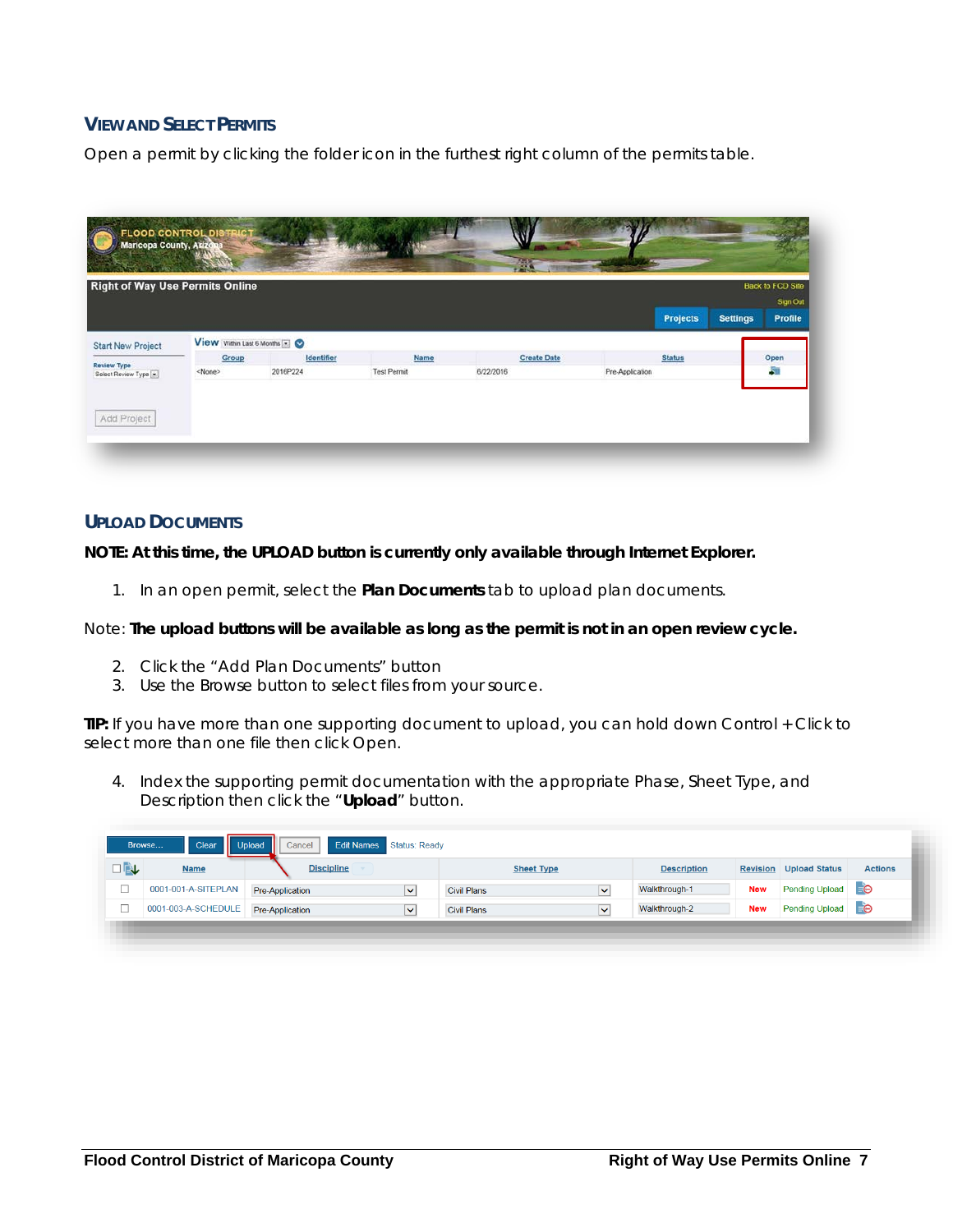| <b>Documents</b> | <b>Review Documents</b> | <b>Approved Documents</b> | <b>Related Projects</b> | <b>Project Invitations</b> |                    |                 |                      |                |
|------------------|-------------------------|---------------------------|-------------------------|----------------------------|--------------------|-----------------|----------------------|----------------|
| Browse           | Clear                   | Upload<br>Cancel          | <b>Status: Ready</b>    |                            |                    |                 |                      |                |
|                  |                         | <b>Edit Names</b>         |                         |                            |                    |                 |                      |                |
|                  | <b>Name</b>             | <b>Discipline</b>         |                         | <b>Sheet Type</b>          | <b>Description</b> | <b>Revision</b> | <b>Upload Status</b> | <b>Actions</b> |
| FB               |                         |                           |                         |                            |                    |                 |                      |                |

5. Files that have yet to be uploaded are indicated with a status of '**Pending Upload**' and once uploaded display a status of **'Success'**. When the upload is complete, the status next to the Edit Names button will change to "Done".

#### <span id="page-7-0"></span>**SUBMIT FOR REVIEW**

Once all desired files have been uploaded, return to the Permit Information tab and select the link to **'Submit for Review'**. This will notify the Coordinator that the permit and plans are ready for review and will begin the review/application process.

1. Once the documents are submitted for review the system will not allow additional documents to be uploaded until the review cycle is complete. If you need to add documents during the review cycle, contact the Permit Admin for the permit and they can give you permission to upload a document.

#### **FILE NAMING CONVENTIONS AND FILE SIZES**

Prior to uploading files for review, consider the following naming conventions and file size limitations which when followed will make the review and approval process more efficient.

- 1. All files should use the same file name through the process. The system recognizes revisions of the same file and keeps copies of each revision.
- 2. Plan sets should be submitted as individual plan sheets rather than a large PDF unless the plan set is over about 30 sheets. The Plans sets should be broken down to small PDF files grouped by sheet types such as C for civil plans, D for Drainage Plans, L for Landscaping, etc.
- 3. Reports (drainage, geotechnical, engineering, etc.) should be submitted as complete PDF files.
- 4. HEC-RAS, HEC-1, and other engineering program input files should be submitted as ZIP files.
- 5. Letters, memos, etc. should be submitted as PDF files.

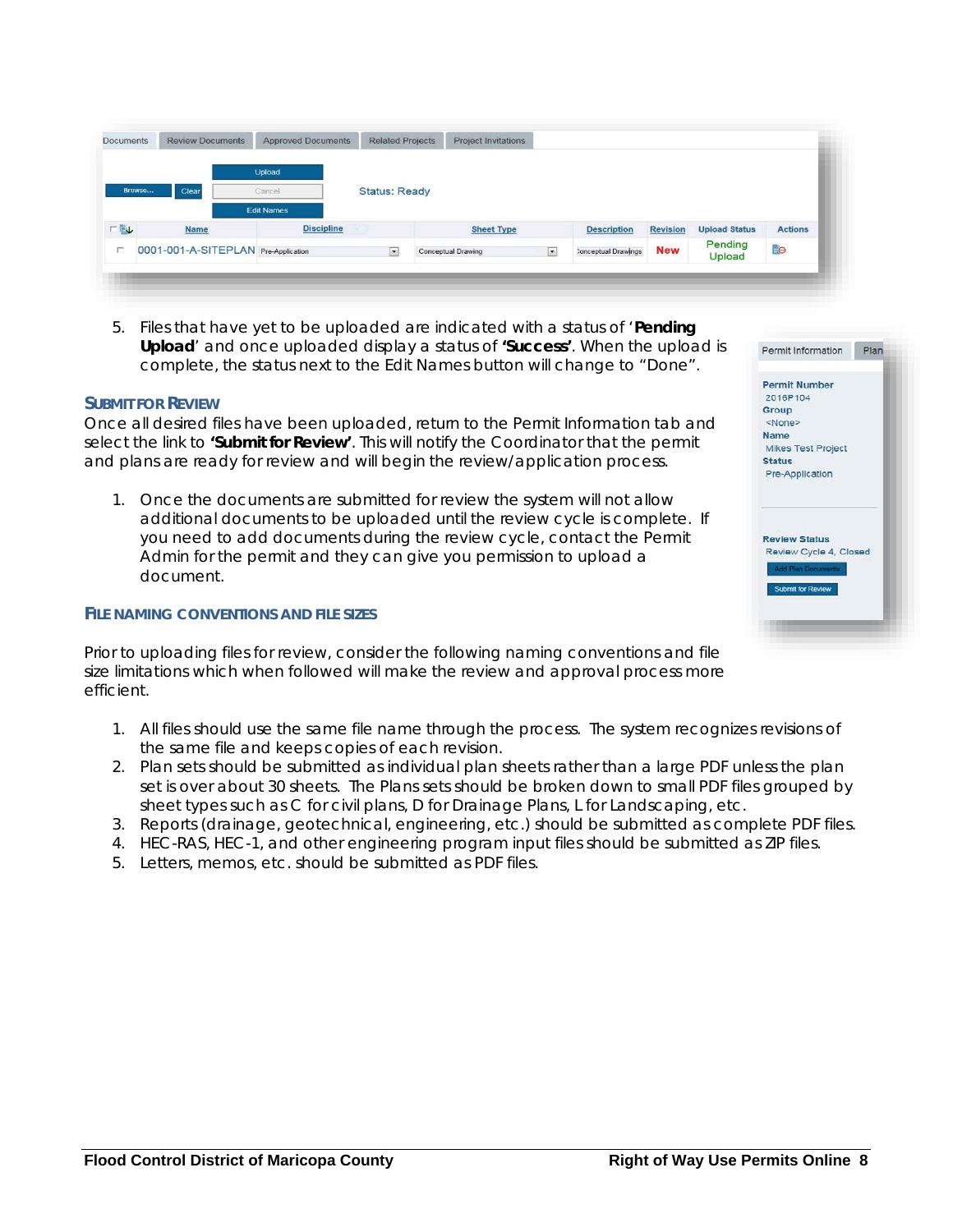#### <span id="page-8-0"></span>**VIEW AND DOWNLOAD DOCUMENTS**

Throughout the review process, documents may be published to the portal containing markups, comments or instructions. To view these documents:

| Project Information                                    | <b>Plan Documents</b> | <b>Review Documents</b> | <b>Approved Documents</b>             | <b>Related Projects</b>   | Project Invitations        |          |                      |         |
|--------------------------------------------------------|-----------------------|-------------------------|---------------------------------------|---------------------------|----------------------------|----------|----------------------|---------|
| Project<br>2016P224<br>Group<br><none><br/>Name</none> | Browse                | $-1$ Clear              | Upload<br>Cancel<br><b>Edit Names</b> | <b>Status: Ready</b>      |                            |          |                      |         |
| <b>Test Permit</b><br><b>Status</b>                    | <b>FBL</b>            | Name                    | <b>Discipline</b>                     | <b>Sheet Type</b>         | <b>Description</b>         | Revision | <b>Upload Status</b> | Actions |
| Pre-Application                                        | $\sim$                | 0001-001-A-SITEPLAN     | Pre-Application                       | <b>Conceptual Drawing</b> | <b>Conceptual Drawings</b> |          |                      | Bx      |

1. Choose the Review

Documents (for markups and comments) or Approved Documents (for approved plan sets) tabs.

- 2. Check the box to the left of any document you wish to download and download by clicking the icon in the furthest right column.
- 3. To download all documents on the tab in a zipped file, choose the checkbox in the column header to select all documents and click the corresponding download icon.

| 2016P224<br>Group<br><none><br/>Name</none> | Browse                  | Upload<br>Clear<br>Cancel<br><b>Edit Names</b> |                   | <b>Status: Ready</b>      |                            |                 |                      |                |  |
|---------------------------------------------|-------------------------|------------------------------------------------|-------------------|---------------------------|----------------------------|-----------------|----------------------|----------------|--|
| <b>Test Permit</b><br><b>Status</b>         | EL                      | Name                                           | <b>Discipline</b> | <b>Sheet Type</b>         | <b>Description</b>         | <b>Revision</b> | <b>Upload Status</b> | <b>Actions</b> |  |
| Pre-Application                             | $\overline{\mathbf{v}}$ | 0001-001-A-SITEPLAN                            | Pre-Application   | <b>Conceptual Drawing</b> | <b>Conceptual Drawings</b> |                 |                      | ₽<br>Ex        |  |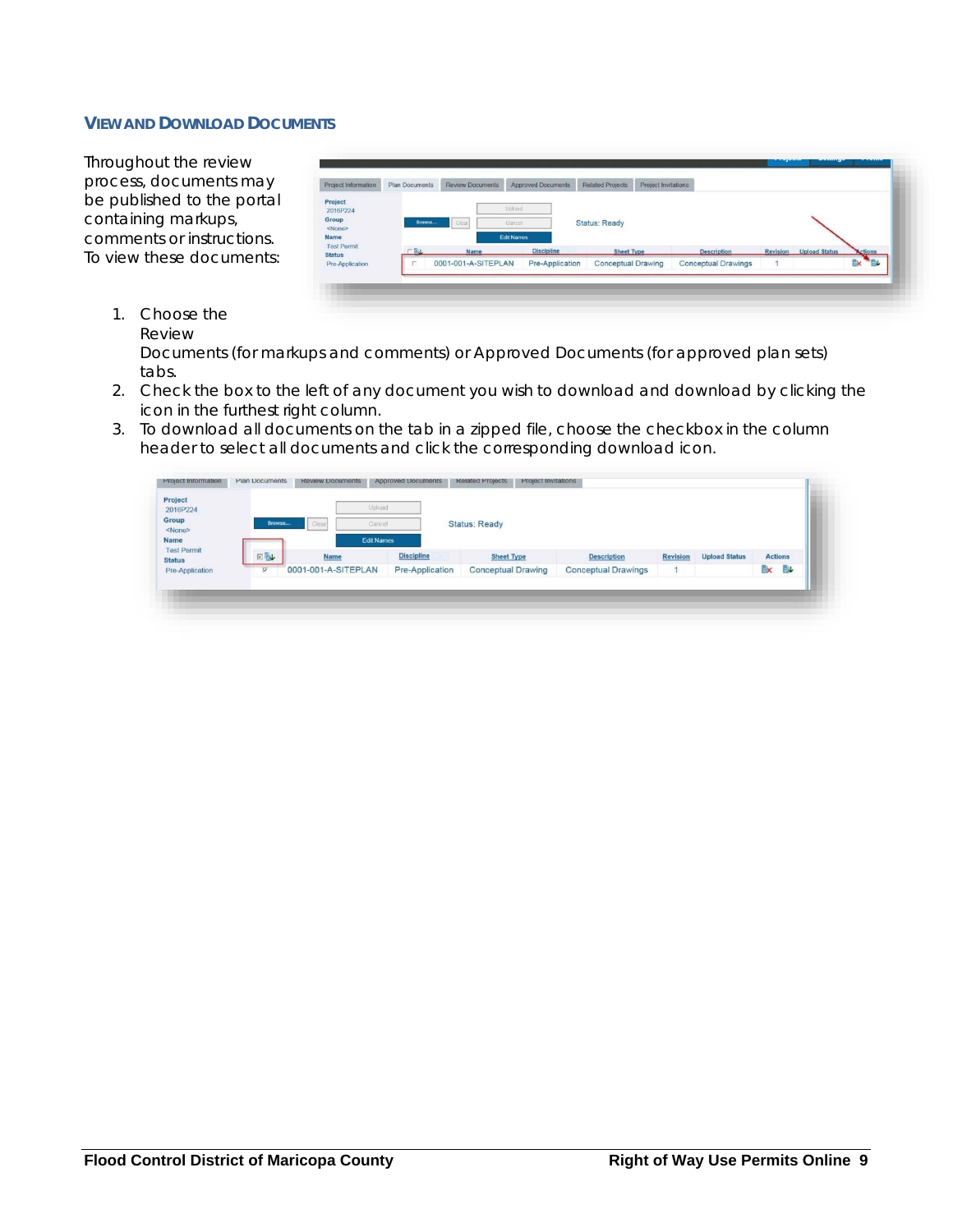### <span id="page-9-0"></span>**EDITING PERMIT INFORMATION**

#### <span id="page-9-1"></span>**EDIT PERMIT INFORMATION**

1. Navigate to the Permits page to select the Permit from the Permits Page

|                    |                 | POWERED BY <b>OnBas</b> |                 |  |               |  |
|--------------------|-----------------|-------------------------|-----------------|--|---------------|--|
|                    |                 | Sign C                  |                 |  |               |  |
|                    |                 | <b>Permits</b>          | <b>Settings</b> |  | <b>Profil</b> |  |
|                    |                 |                         |                 |  |               |  |
| <b>Create Date</b> |                 | <b>Status</b>           |                 |  | Open          |  |
| 3/2016             | Pre-Application |                         |                 |  |               |  |

- 2. Click on the Open button next to the desired Permit
- 3. Click on the Edit button in the top right hand corner above Permit Information

|                    | Edit |
|--------------------|------|
| Permit Information |      |
|                    |      |

4. When you are finished editing information related to the Permit, click on the Save button in the bottom right of the main Permit page.

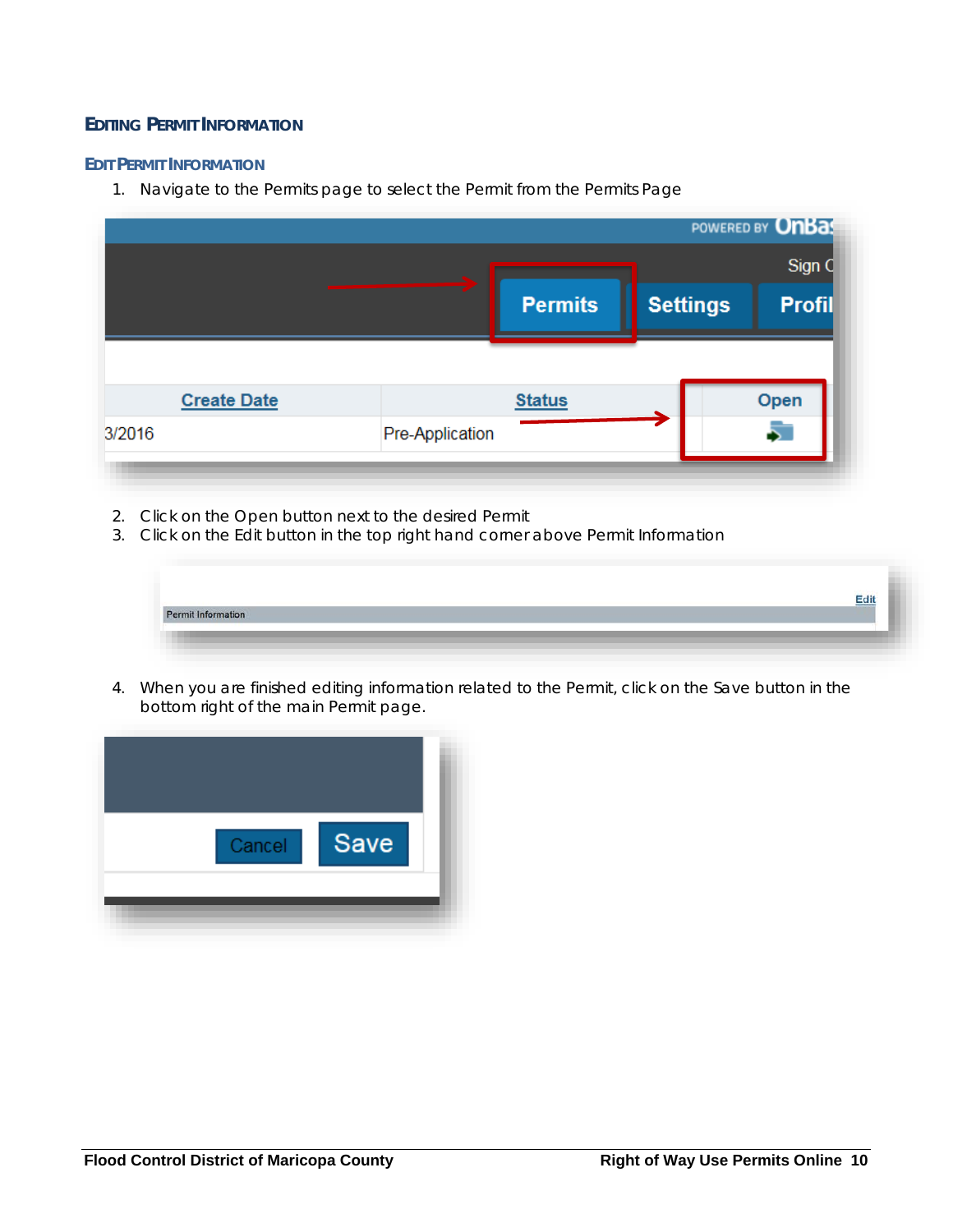#### <span id="page-10-0"></span>**REMOVING DOCUMENTS FROM A PERMIT**

To remove documents from a permit, follow these steps:

1. Select the **Permits** tab. The **Permits** window is displayed.

|                          | <b>Right of Way Use Permits Online</b> |            |                    |                    |                 |                 |                 | Back to FCD Site    |
|--------------------------|----------------------------------------|------------|--------------------|--------------------|-----------------|-----------------|-----------------|---------------------|
|                          |                                        |            |                    |                    |                 | <b>Projects</b> | <b>Settings</b> | Sign Out<br>Profile |
| <b>Start New Project</b> | View Within Last 6 Months - O          |            |                    |                    |                 |                 |                 |                     |
| <b>Review Type</b>       | Group                                  | Identifier | Name               | <b>Create Date</b> |                 | <b>Status</b>   |                 | Open                |
| Select Review Type       | <none></none>                          | 2016P224   | <b>Test Permit</b> | 6/22/2016          | Pre-Application |                 |                 | 霾                   |
|                          |                                        |            |                    |                    |                 |                 |                 |                     |

2. Select the folder button for the permit you want to add documents to.

The **Permit Information** window is displayed.

| 3. |         | window is displayed. | Select the Plan Documents<br>tab. The Plan Documents                                                       |               |                                                      |                       | Right of Way Use Permits Online |                         |    |
|----|---------|----------------------|------------------------------------------------------------------------------------------------------------|---------------|------------------------------------------------------|-----------------------|---------------------------------|-------------------------|----|
| 4. | permit. | Browse               | Click the <b>Delete</b> action for the<br>document(s) you want to<br>remove from your Plan Review<br>Clear | Upload        | <b>Permit Information</b><br>Cancel<br>Status: Ready | <b>Plan Documents</b> |                                 | <b>Review Documents</b> | Ar |
|    |         | <b>Name</b>          | <b>Discipline</b>                                                                                          |               | <b>Sheet Type Description</b>                        |                       | <b>Revision Upload Status</b>   | <b>Actions</b>          |    |
|    | п       | 001-Title            | Environmental                                                                                              | Archeological |                                                      | $\overline{2}$        |                                 | 良<br>EX                 |    |
|    | г       | 083B-00              | Civil                                                                                                      | Cover/Title   |                                                      | 2                     |                                 | 臥<br>EX                 |    |
|    | п       | 083C-04              | Civil                                                                                                      | Irrigation    |                                                      | 2                     |                                 | 良<br>EX                 |    |
|    |         |                      |                                                                                                            |               |                                                      |                       |                                 |                         |    |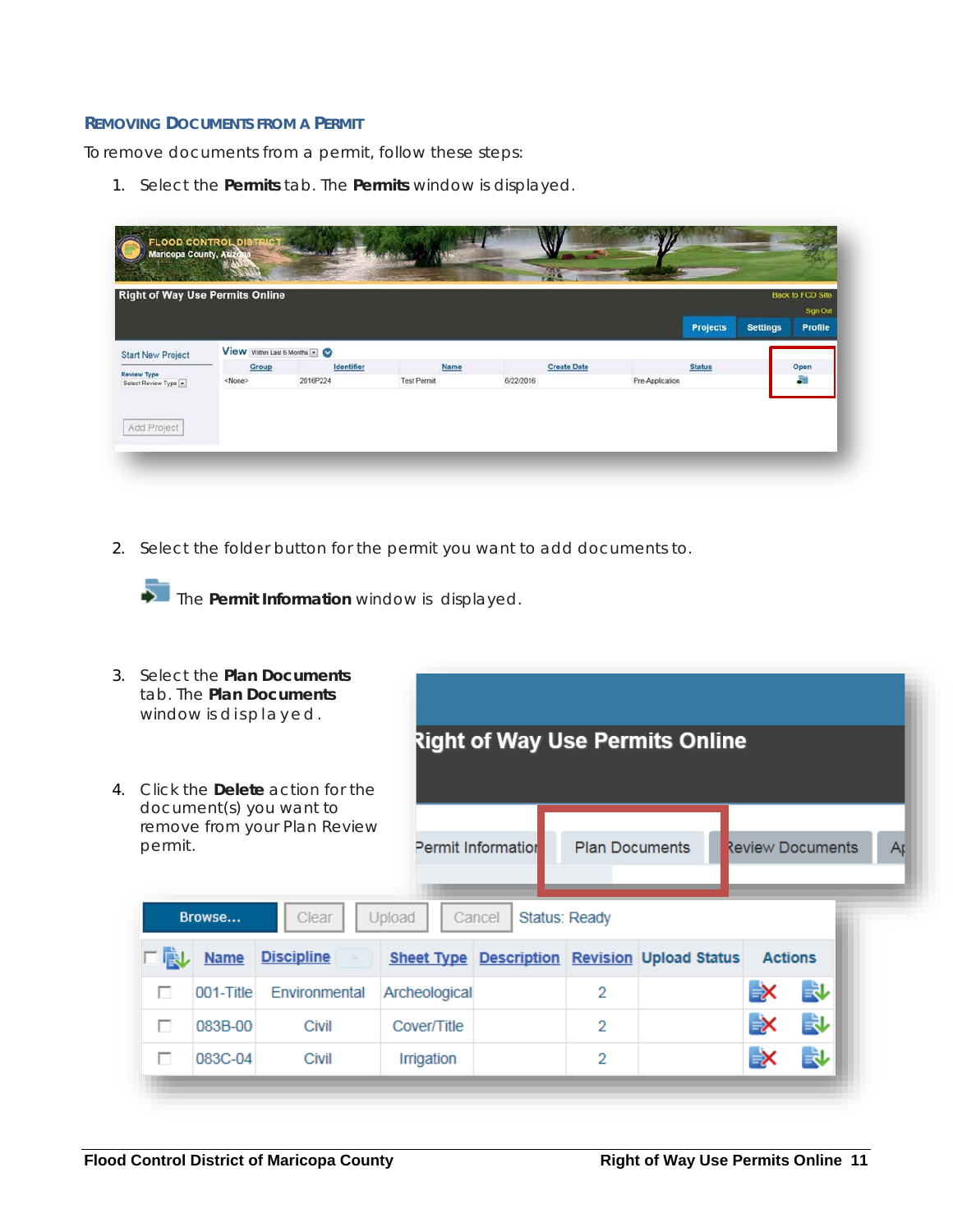You will be prompted to confirm your decision.

5. Click **Yes**. The selected document is removed from your **Plan Documents** list.

#### <span id="page-11-0"></span>**SUBMITTING A PERMIT**

To submit a permit for review, follow these steps:

1. Select the **Permits** tab. The **Permits** window is displayed.

|                         |                                        |          |                      |                    |           |                    |                 |                |                 | POWERED BY OnBase          |
|-------------------------|----------------------------------------|----------|----------------------|--------------------|-----------|--------------------|-----------------|----------------|-----------------|----------------------------|
|                         | <b>Right of Way Use Permits Online</b> |          |                      |                    |           |                    |                 | <b>Permits</b> | <b>Settings</b> | Sign Out<br><b>Profile</b> |
| <b>Start New Permit</b> | View within Last 6 Months v            |          |                      |                    |           |                    |                 |                |                 |                            |
|                         | Group                                  |          | <b>Permit Number</b> |                    | Name      | <b>Create Date</b> |                 | <b>Status</b>  |                 | Open                       |
| Select Review Type      | <none></none>                          | 2016P104 |                      | Mikes Test Project | 7/13/2016 |                    | Pre-Application |                |                 | 蟲                          |

2. Click the folder button for the permit you want to add documents to.



3. Select the Submit for Review button from the left side menu.

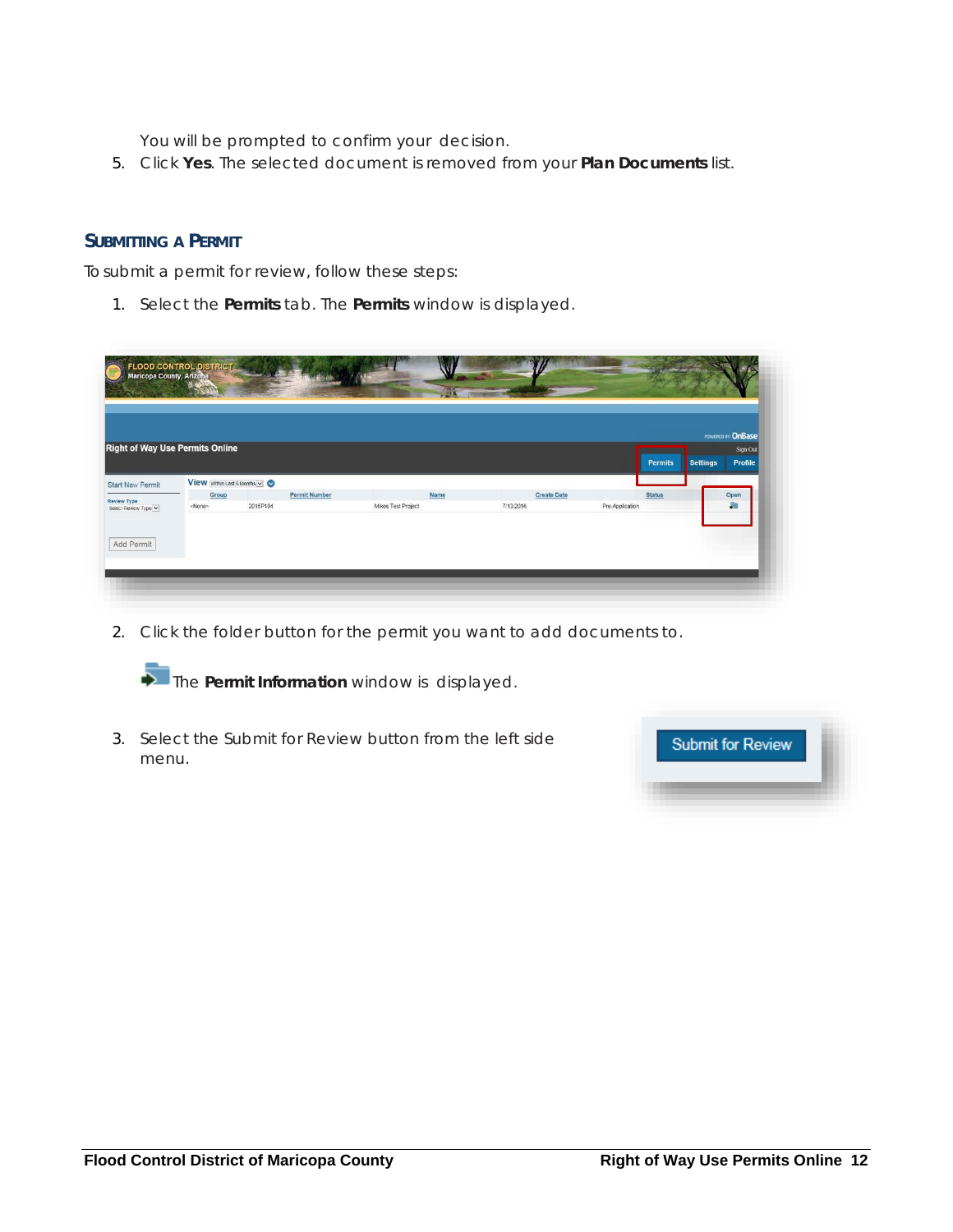#### <span id="page-12-0"></span>**SEARCHING FOR PERMITS**

You can filter your permit list using a variety of date criteria, as well as several advanced search options. The Plan Review site will only display permits that meet the criteria you have selected. To specify criteria to filter your permit list, follow these steps:

| Group        | <b>Identifier</b>     | <b>Name</b> | <b>Create Date</b> | <b>Status</b>             | <b>Open</b> |
|--------------|-----------------------|-------------|--------------------|---------------------------|-------------|
|              | <none> DPRV258</none> | 133493      | 4/19/2012          | <b>Pending Submission</b> | 51          |
|              | <none> DPRV257</none> | 4192012     | 4/19/2012          | <b>Pending Submission</b> | 5           |
| $<$ None $>$ | DPRV247               | 4010012     | 4/11/2012          | <b>Pending Submission</b> | 51          |

- 1. Select the **Permits** tab. The **Permits** window is displayed.
- 2. Use the **View** drop-down select list to specify a date or range of dates.
- 3. Select the blue arrow icon to display the

### **Advanced Search Fields** window.

4. Enter values in the available fields as desired.

**Note:** By default, searches will only locate values at the beginning of a field. For example, if you search for Main in the **Street Name** field, the search will not return any permits with a **Street Name** of North Main Street. In order to locate values in the middle of a field, you must begin your search with a wildcard character: **\***

5. Select **Find**. The permit list will be updated to only display permits that match your specified criteria.

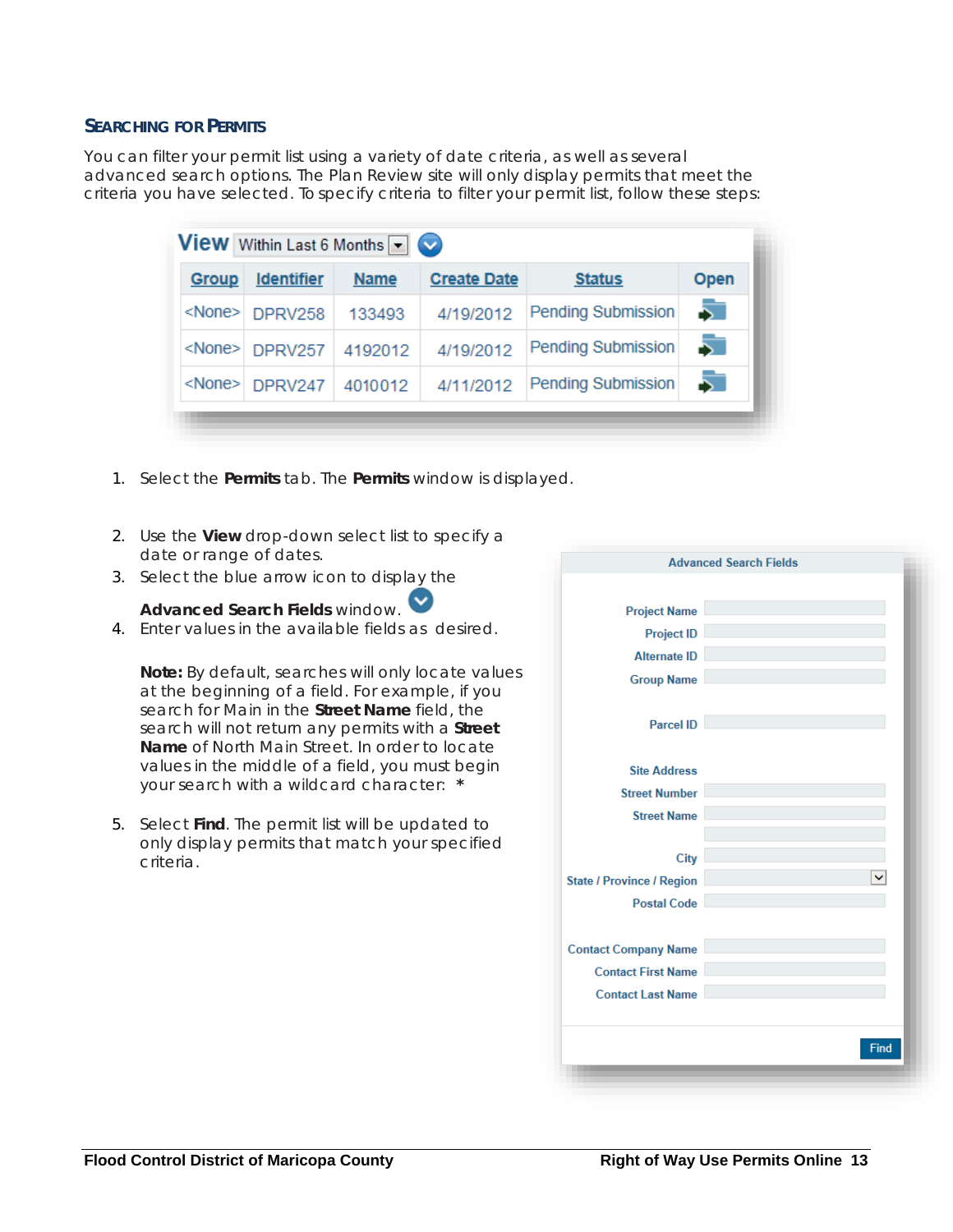#### <span id="page-13-0"></span>**INVITING OTHER USERS**

You can grant access to a permit that you have created to another person by sending them an invitation to your permit. To send someone an invitation, follow these steps:

1. Select the **Permits** tab. The **Permits** window is displayed.

|              | <b>View</b> Within Last 6 Months $\blacksquare$ |             |                    |                              |      |
|--------------|-------------------------------------------------|-------------|--------------------|------------------------------|------|
| <b>Group</b> | <b>Identifier</b>                               | <b>Name</b> | <b>Create Date</b> | <b>Status</b>                | Open |
|              | <none> DPRV258</none>                           | 133493      |                    | 4/19/2012 Pending Submission |      |
|              | <none> DPRV257 4192012</none>                   |             | 4/19/2012          | Pending Submission           |      |
|              | <none> DPRV247 4010012</none>                   |             | 4/11/2012          | <b>Pending Submission</b>    | -57  |

2. Click the folder button for the desired permit.



| <b>Right of Way Use Permits Online</b> |                       |                         |                           |                         |                            |
|----------------------------------------|-----------------------|-------------------------|---------------------------|-------------------------|----------------------------|
| <b>Permit Information</b>              | <b>Plan Documents</b> | <b>Review Documents</b> | <b>Approved Documents</b> | <b>Related Projects</b> | <b>Project Invitations</b> |
| Philadelphia (A. A. Fernando), a co-   |                       |                         |                           |                         |                            |

3. Click the **Permit Invitations** tab. The **Permit Invitations** window is displayed.

**Manage Invitations Invite User** 

There are no project invitations.

4. Click **Invite User**. The **Invite User** window is displayed.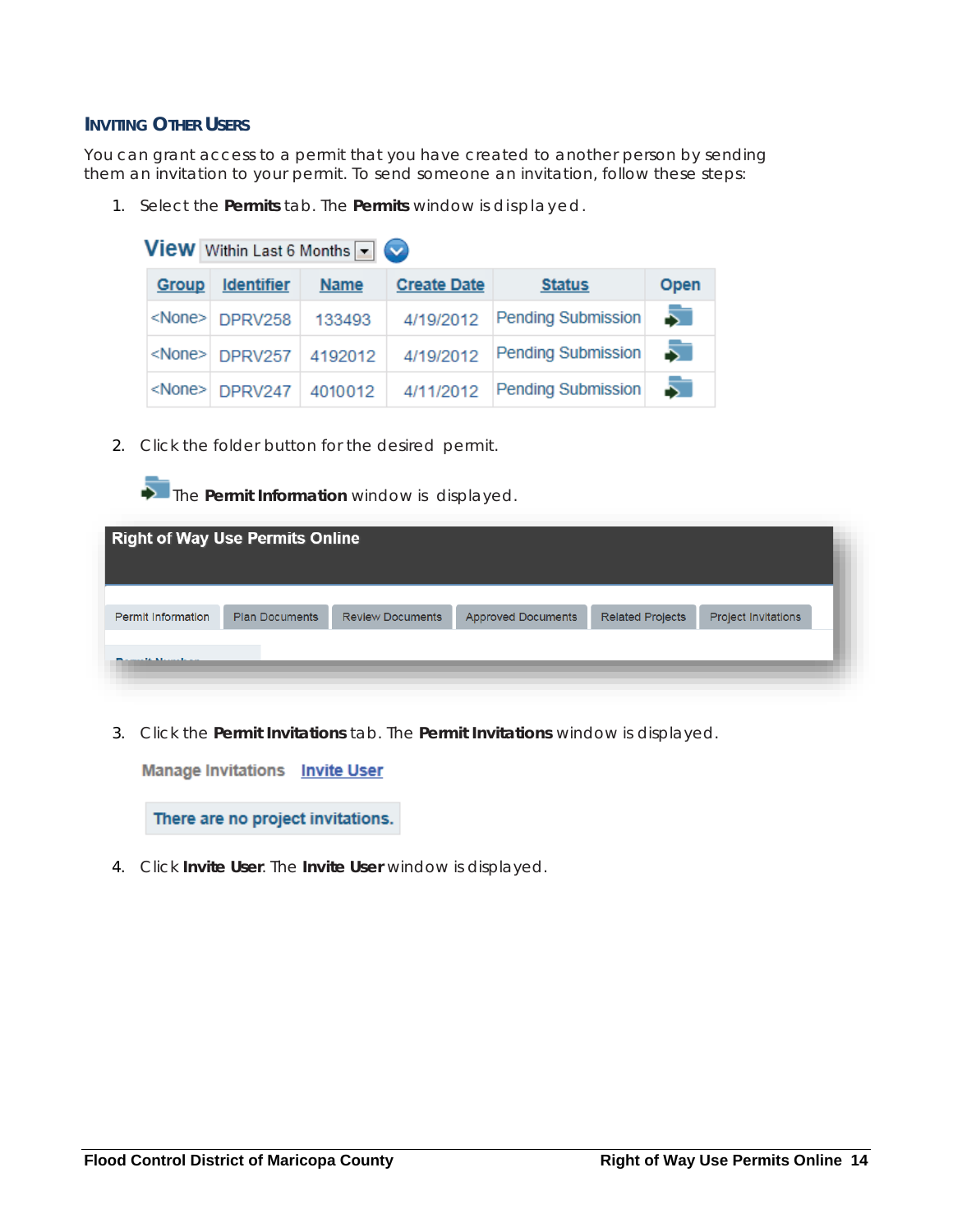| <b>Right of Way Use Permits Online</b>                     |                       |                                       |                           |                         |                            |                    |                      |        |
|------------------------------------------------------------|-----------------------|---------------------------------------|---------------------------|-------------------------|----------------------------|--------------------|----------------------|--------|
| <b>Permit Information</b>                                  | <b>Plan Documents</b> | <b>Review Documents</b>               | <b>Approved Documents</b> | <b>Related Projects</b> | <b>Project Invitations</b> |                    |                      |        |
| <b>Permit Number</b><br>2016P104<br>Group<br><none></none> |                       | <b>Manage Invitations</b> Invite User |                           |                         |                            | <b>Invite User</b> |                      |        |
| <b>Name</b><br><b>Mikes Test Project</b>                   |                       |                                       |                           |                         | <b>Grant Access</b>        | <none></none>      | $\blacktriangledown$ |        |
| <b>Status</b><br>Pre-Application                           |                       |                                       |                           |                         | Email address*             |                    |                      | Invite |

- 5. Select one of the following options for **Grant Access**:
	- **View Only** The invited user will have access to view permit information but may not update information or upload documents.
	- **Upload Access -** The invited user will be able to access the permit, update permit information and upload documents.
- 6. Enter the e-mail address of the person you want to invite to view your permit into the **Email address** field.
- 7. Click on the **Invite** button. The invitation will be sent to the specified address.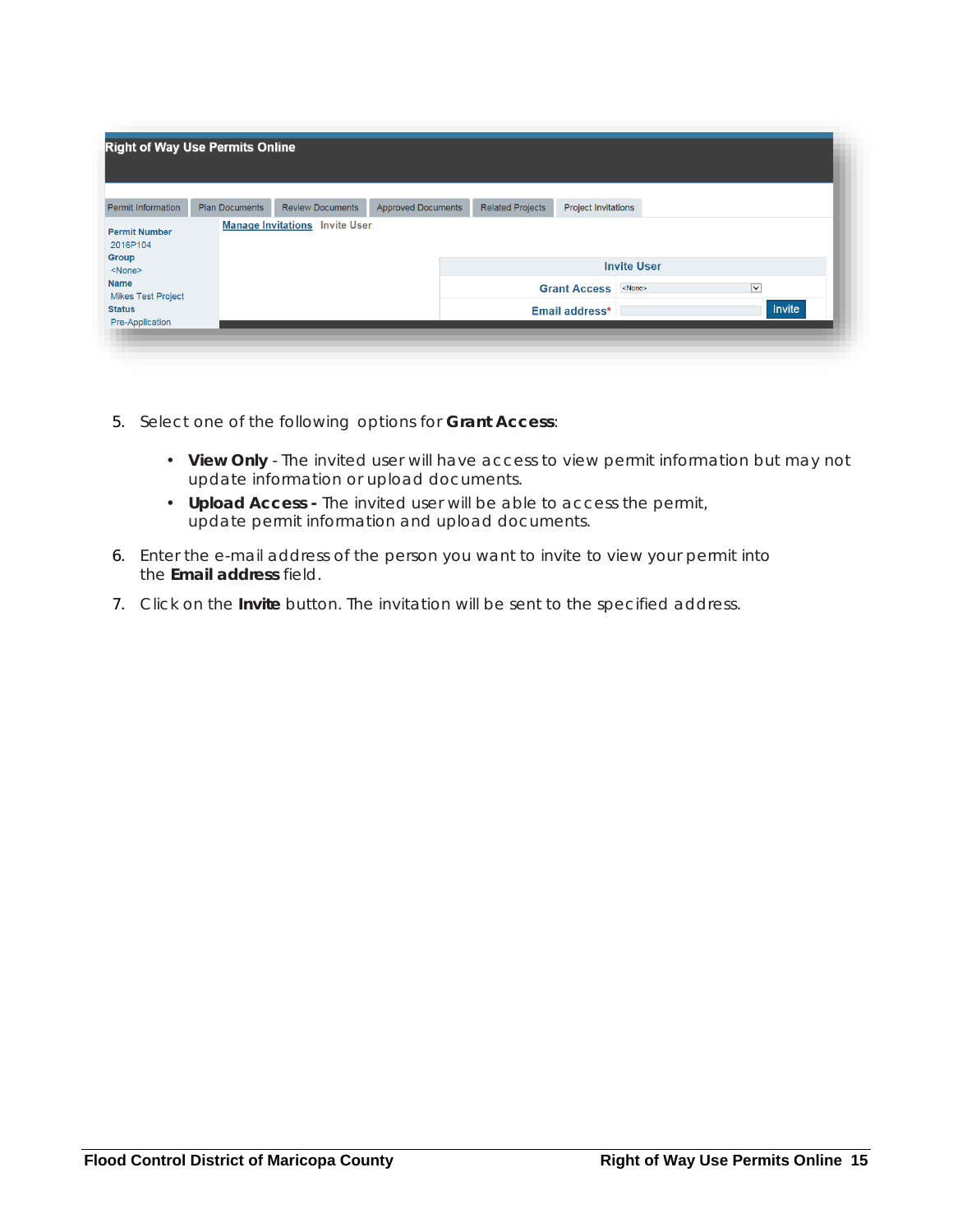#### <span id="page-15-0"></span>**MANAGING INVITATIONS**

Once another user has accepted your invitation, you can manage the level of access that you are allowing them to have for this permit. To manage the level of access your invitees have, follow these steps:

#### **From the Permit Invitations tab:**

|                           | <b>Right of Way Use Permits Online</b> |                         |                           |                    |                            |
|---------------------------|----------------------------------------|-------------------------|---------------------------|--------------------|----------------------------|
|                           |                                        |                         |                           |                    |                            |
|                           |                                        |                         |                           |                    |                            |
| <b>Permit Information</b> | <b>Plan Documents</b>                  | <b>Review Documents</b> | <b>Approved Documents</b> | Related Projects / | <b>Project Invitations</b> |
| <b>Dormit Number</b>      | <b>Manage Invitations</b>              | <b>Invite User</b>      |                           |                    |                            |

1. Click **Manage Invitations**. The **Manage Invitations** window is displayed.

**Manage Invitations Invite User** 

| <b>Email address</b>          | <b>User name Invitation Type</b> | <b>Status</b> |                           | <b>Grant Access Revoke Access</b> |
|-------------------------------|----------------------------------|---------------|---------------------------|-----------------------------------|
| submitter@email.com SUBMITTER | Group                            |               | Upload Access View Only V | $\infty$                          |

2. To change a user's access level, select the desired access level from the user's **Grant Access**  drop-down select list. The following selections are available:

| <b>View Only</b>     | When this option is selected, the user will only be able                                                                                |
|----------------------|-----------------------------------------------------------------------------------------------------------------------------------------|
|                      | to view permit information.                                                                                                             |
| <b>Upload Access</b> | When this option is selected, the user will be able to<br>upload and delete documents from the permit and<br>update permit information. |

| $\overline{\mathsf{v}}$ | Click the Check icon to save your changes.                                                   |
|-------------------------|----------------------------------------------------------------------------------------------|
| $\overline{\mathbf{x}}$ | You may also select the <b>Delete</b> icon to revoke a user's access to the permit entirely. |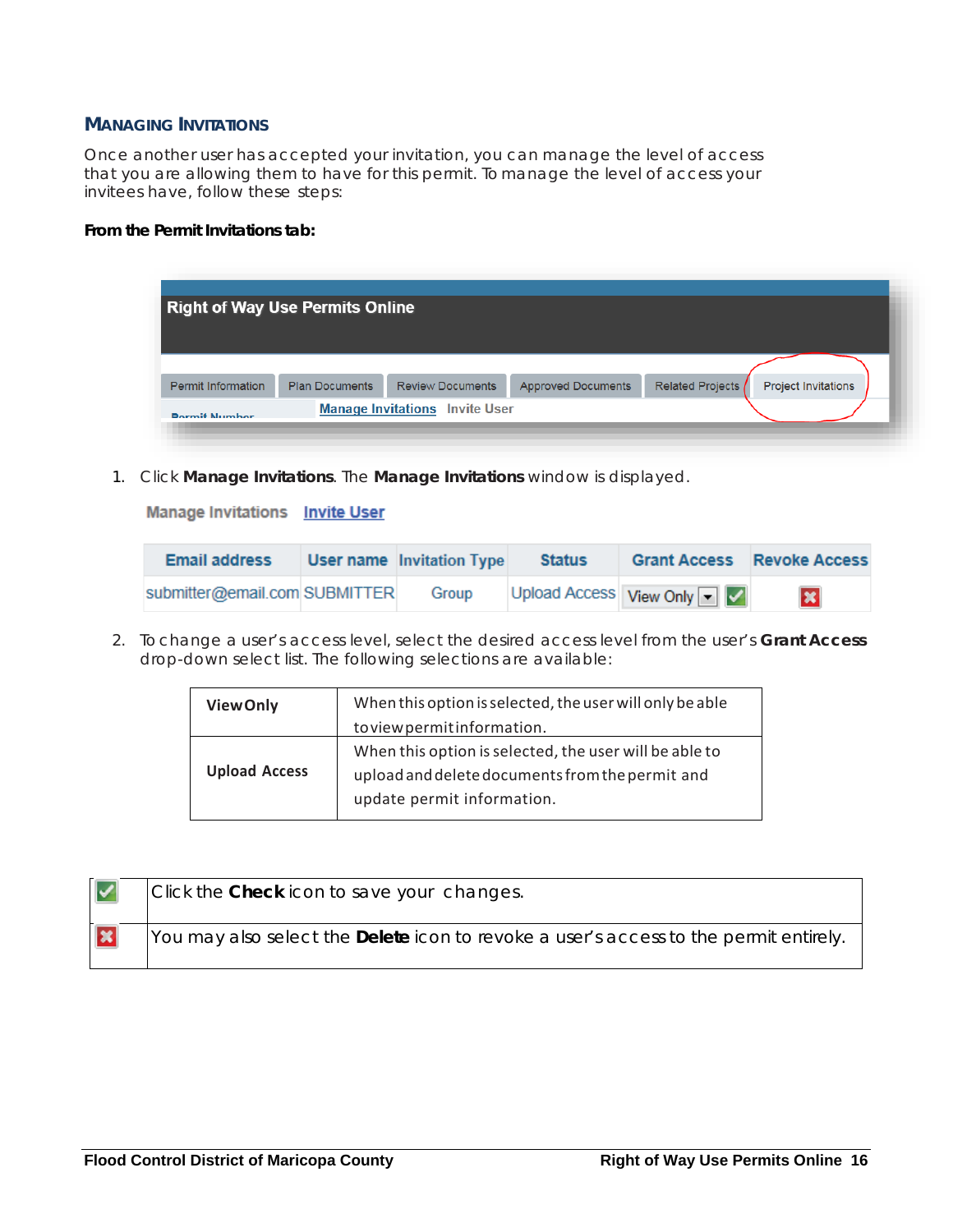#### <span id="page-16-0"></span>**VIEWING REVIEWED DOCUMENTS**

Permits reviewers will review your submitted plans and add comments or markups to any sheets that require modification. These updated documents will then be posted onto your Plan Review site, under the **Review Documents** tab. When you see a document in this tab, you should review the document by downloading it to determine the issue, modify your document so that the issue is resolved, and then re-submit your document for another review cycle.

#### <span id="page-16-1"></span>**DOWNLOADING DOCUMENTS**

To download a document that has been reviewed, follow these steps:

- 1. Select the **Review Documents** tab. All available documents will be listed in the **Review Documents** window.
- 2. Select a review cycle from the **Review Cycle** drop-down select list to filter the list of available documents.
- 3. Click on the document download button to download the document.

**Tip:** You can also download multiple documents as a compiled ZIP file. To do so, select the check box next to every document you want to include in the ZIP file, and then click the download button at the top left of the list of document

| <b>Permit Information</b>                                                                                       | <b>Plan Documents</b>             | <b>Review Documents</b> |  |
|-----------------------------------------------------------------------------------------------------------------|-----------------------------------|-------------------------|--|
| <b>Permit Number</b><br>2016P104<br><b>Group</b><br><none><br/><b>Name</b><br/><b>Mikes Test Project</b></none> | <b>Review Cycle All</b><br>√<br>√ |                         |  |

- 4. Review all comments and markups that have been made by your plan reviewer(s).
- 5. Revise your plan document(s) as noted by the reviewers and save the revised documents using the same file name as the original document.

**Note:** When re-uploading a document, the document must use *the exact file name* that the original document initially used so that the modified document is correctly uploaded as a revision of the original document.

6. Re-upload the document. For more information on uploading documents, see [Adding Documents to a Permit.](#page-9-1)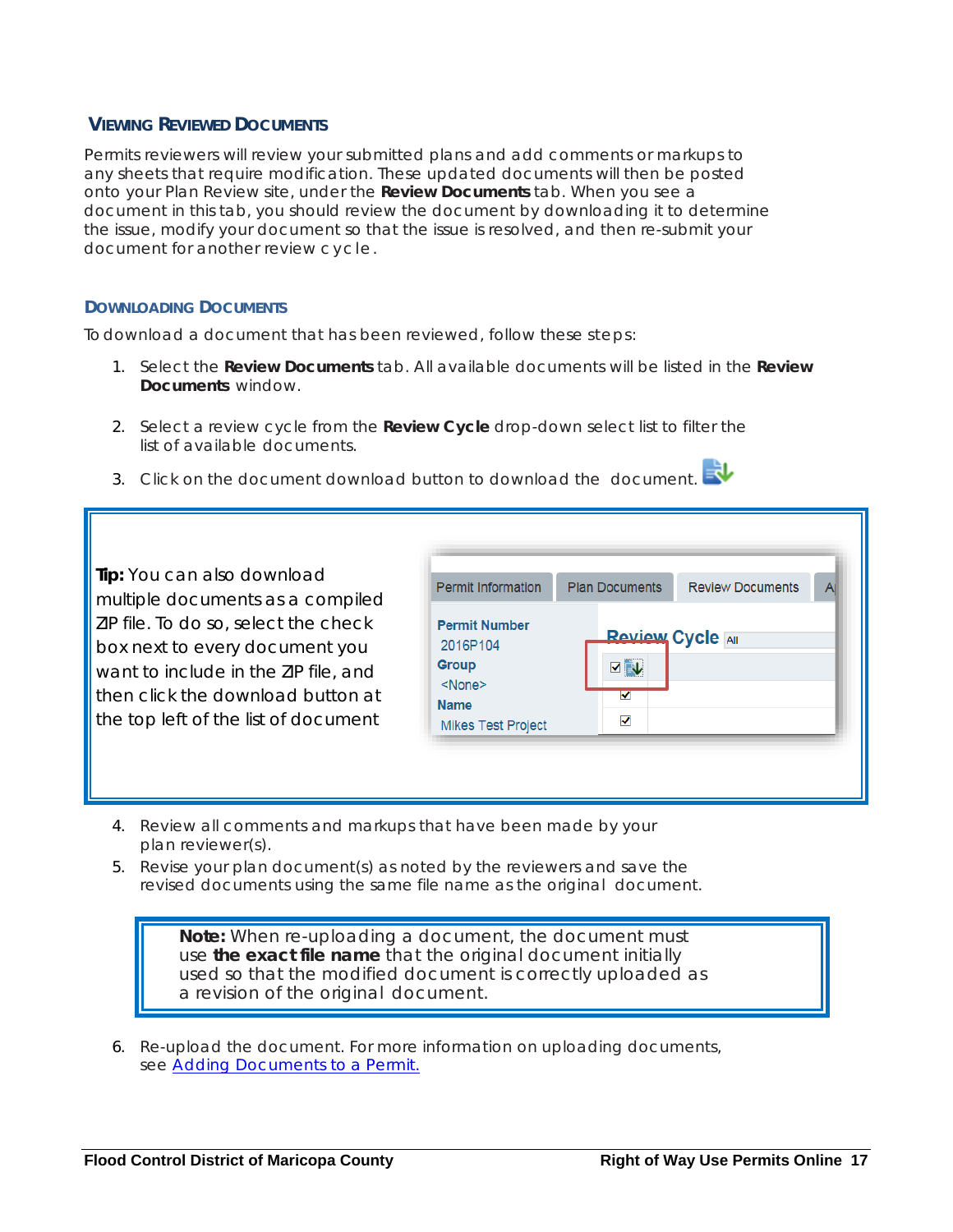### <span id="page-17-0"></span>**DOWNLOADING APPROVED DOCUMENTS**

Submitted documents that have been approved and require no modifications are displayed in the **Approved Documents** tab. The **Approved Plan Sets** option allows you to download a set of approved documents and any comment letters, while the **Approved Plan Sheets** option allows you to download one or more approved plan sheets by themselves.

#### <span id="page-17-1"></span>**APPROVED PLAN SETS**

To download a set of documents that have been approved, follow these steps:

- 1. Select the **Approved Documents** tab.
- 2. Select the **Approved Plan Sets** option from the drop-down select list.
- 3. All available plan sets and comment letters will be listed in the **Approved Documents** window.

|     | Approved Plan Sets                                                                  |                      |          |
|-----|-------------------------------------------------------------------------------------|----------------------|----------|
| 口職し | Name                                                                                | <b>Document Date</b> | Download |
| П   | Project Name: 133493 - Doc Handle: 1144 - Comment Letter                            | 04/27/2012           | 良        |
| п   | Project Name: 133493 - Project ID: DPRV258 - Doc Handle: 1133 - Plan Set 04/24/2012 |                      | 良        |

4. Click on the document download button to download the document or plan set.

| Tip: You can also<br>download multiple<br>documents and/or<br>plan sets as a                                                                                                       | <b>Permit Information</b>                                                                             | <b>Plan Documents</b><br><b>Review Documents</b><br>$\mathsf{A}$ |
|------------------------------------------------------------------------------------------------------------------------------------------------------------------------------------|-------------------------------------------------------------------------------------------------------|------------------------------------------------------------------|
| compiled ZIP file. To<br>do so, select the<br>check box next to<br>every document or<br>plan set you want to<br>include in the ZIP file,<br>then click the zip<br>download button. | <b>Permit Number</b><br>2016P104<br>Group<br>$<$ None $>$<br><b>Name</b><br><b>Mikes Test Project</b> | <b>Review Cycle All</b><br>VIL<br>✓<br>√                         |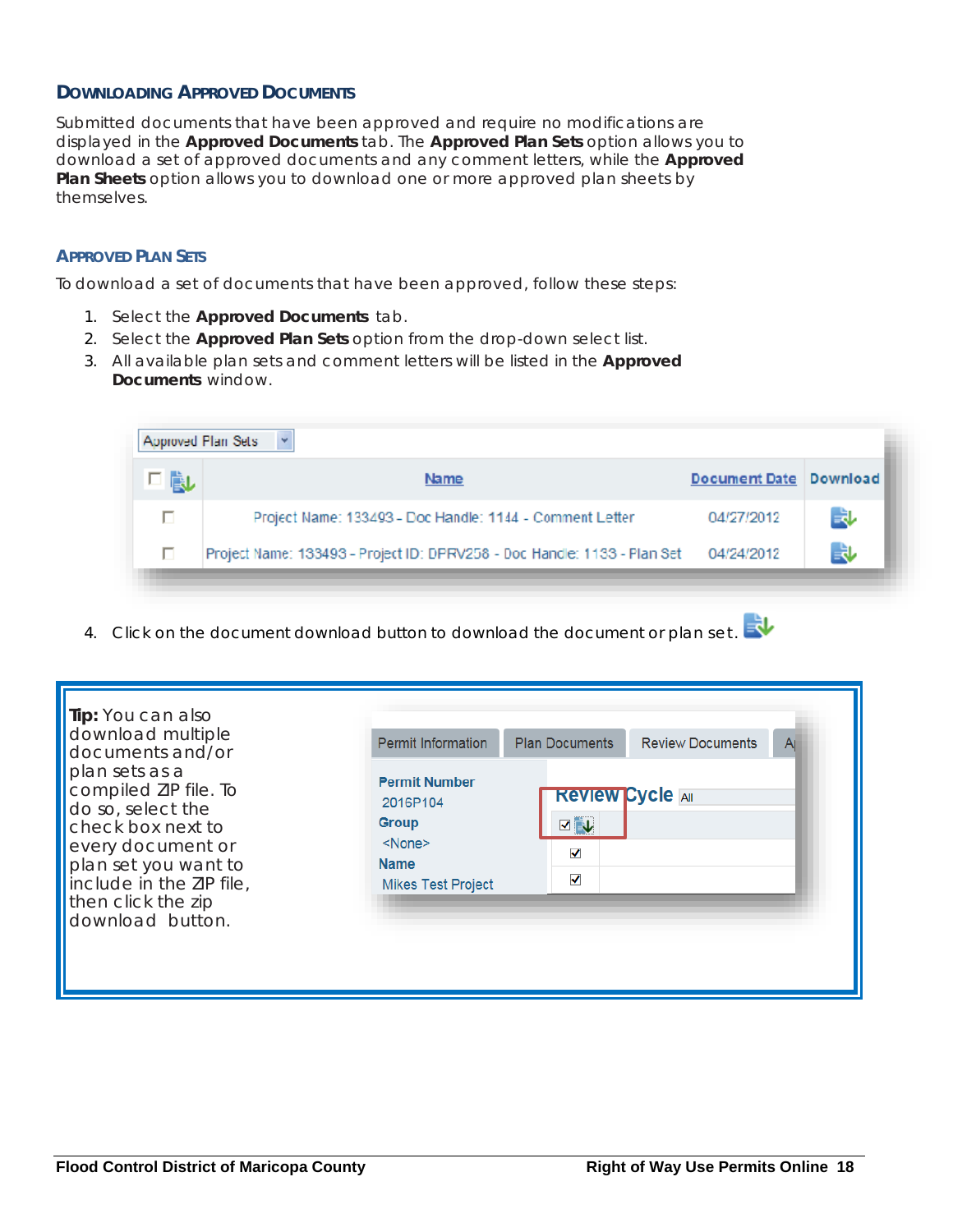#### <span id="page-18-0"></span>**APPROVED PLAN SHEETS**

Documents or plans that have been approved and require no modifications will appear in your **Approved Documents** tab.

To download a document that has been approved, follow these steps:

- 1. Select the **Approved Documents** tab. All available documents will be listed in the **Approved Documents** window.
- 2. Select the **Approved Plan Sheets** option from the drop-down select list.All available documents will be listed in the **Approved Documents** window.



3. Click on the document download button  $\mathbb{R}^{\bullet}$  to download the document or plan set.

#### <span id="page-18-1"></span>**MODIFYING YOUR ACCOUNT INFORMATION**

You can modify your user information at any time by selecting the **Profile** tab.

| User name matt<br>Password Strength<br>Password<br>Enter text to change password<br><b>Confirm new password</b> Enter text to change password<br><b>Password Hint*</b><br>Email address*<br>Time Zone | ? | <b>User Profile</b>                      |
|-------------------------------------------------------------------------------------------------------------------------------------------------------------------------------------------------------|---|------------------------------------------|
|                                                                                                                                                                                                       |   |                                          |
|                                                                                                                                                                                                       |   |                                          |
|                                                                                                                                                                                                       |   |                                          |
|                                                                                                                                                                                                       |   |                                          |
|                                                                                                                                                                                                       |   |                                          |
|                                                                                                                                                                                                       |   |                                          |
|                                                                                                                                                                                                       |   | (UTC-05:00) Eastern Time (US & Canada) V |
| Save                                                                                                                                                                                                  |   |                                          |

Make sure you select **Save** after making your changes.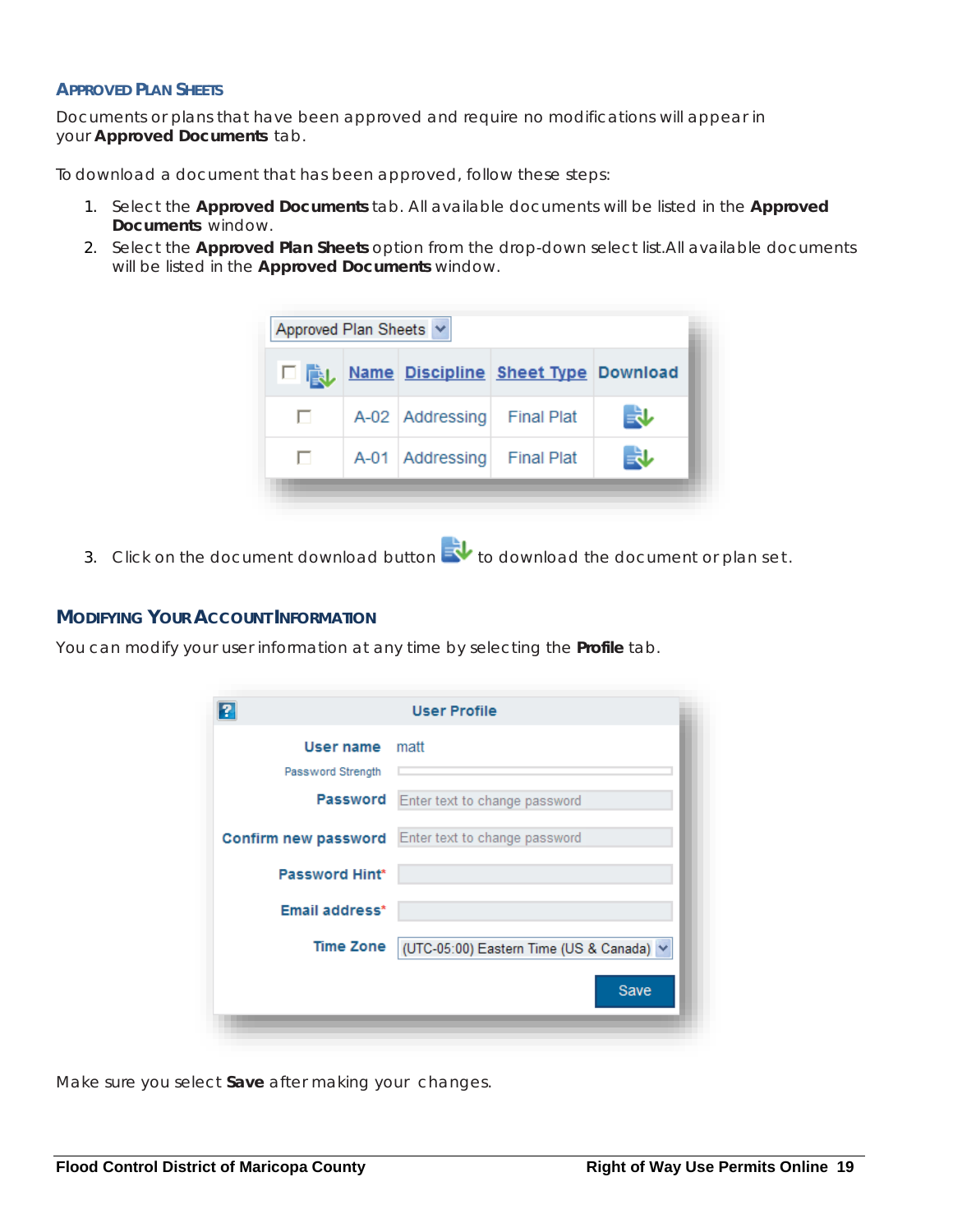#### <span id="page-19-0"></span>**ONLINE PAYMENTS**

You may now pay fees for ROW Use Permits using the online payment option. The online payment accepts Visa, MasterCard, Discover and American Express.

Navigate to your Plan Review Project:

1. Select the **Permits** tab. The **Permits** window is displayed.

|              | <b>View</b> Within Last 6 Months $\blacksquare$ |             |                    |                    |      |
|--------------|-------------------------------------------------|-------------|--------------------|--------------------|------|
| <b>Group</b> | <b>Identifier</b>                               | <b>Name</b> | <b>Create Date</b> | <b>Status</b>      | Open |
|              | <none> DPRV258</none>                           | 133493      | 4/19/2012          | Pending Submission | 51   |
|              | <none> DPRV257 4192012</none>                   |             | 4/19/2012          | Pending Submission | 51   |
|              | <none> DPRV247 4010012</none>                   |             | 4/11/2012          | Pending Submission | 51   |

2. Click the folder button for the desired permit.

The **Permit Information** window is displayed.

3. On the left hand side of the **Project Information** page, click on the **Review Payment Information** button

| <b>Project Information</b>              | Plan D |
|-----------------------------------------|--------|
| Project                                 |        |
| 2016P157                                |        |
| Group                                   |        |
| <none></none>                           |        |
| Name                                    |        |
| Dry Lake                                |        |
| <b>Status</b>                           |        |
| Plan Review in Progress                 |        |
| <b>Review Payment Information</b>       |        |
|                                         |        |
| <b>Review Status</b>                    |        |
| Review Cycle 1, Open, Due<br>11/10/0016 |        |

- 4. Clicking on the **Review Payment Information** will provide a listing of all fees that are currently due.
	- a. If no fees are due, you will get a notice that no fees are due at this time.
	- b. If fees are due, you will be provided with the list of fees that are due: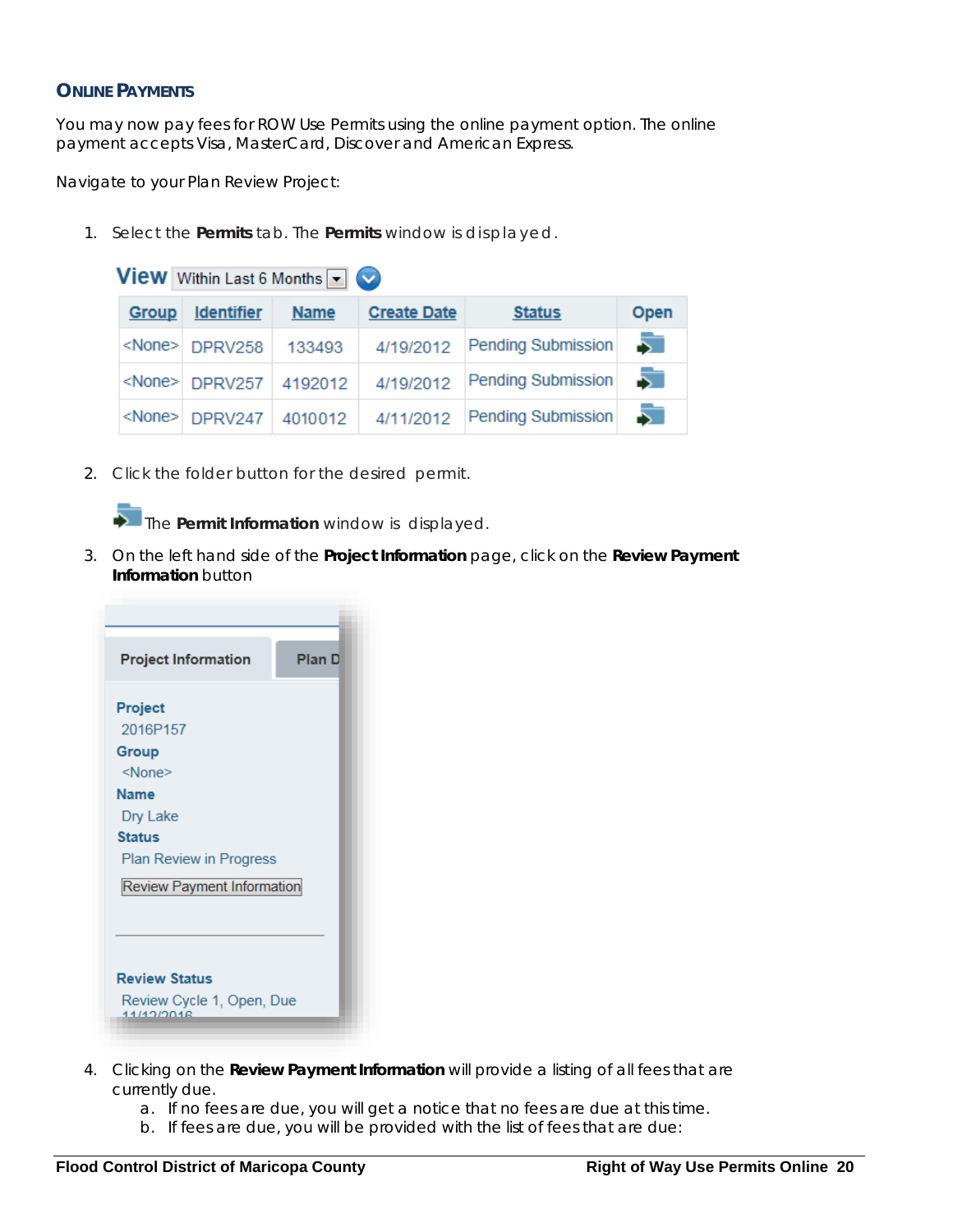| <b>Fee Description</b>                                  | Quantity | Fee Waived | Fee Paid | Fee Amount | Total    |
|---------------------------------------------------------|----------|------------|----------|------------|----------|
| Permit Filing Fees \$250.00 /application                |          | No         | No       | \$250.00   | \$250.00 |
| Permanent Installation Review Fee \$650.00 /application |          | No         | No       | \$650.00   | \$650.00 |
| Make Payment                                            |          |            |          |            |          |

To make a payment, click on the **Make Payment** button.

#### <span id="page-20-0"></span>**PAYMENT ENTRY**

1. Follow the on-screen prompts to fill in your credit card information and billing information and then click on **Continue**.

| <b>Credit or Debit Card</b><br><b>Payment Method:</b><br><b>Card Information</b>      | <b>Billing Information</b> |                        |  |  |  |
|---------------------------------------------------------------------------------------|----------------------------|------------------------|--|--|--|
| <b>Card Information</b>                                                               | <b>Name</b>                | <b>Michael Jones</b>   |  |  |  |
| <b>Expiration Date</b><br>$2017$ $\vee$<br>December V                                 | <b>Address</b>             | 2901 W Durango         |  |  |  |
| <b>Card Identification Code</b><br>                                                   | <b>City</b>                | Phoenix                |  |  |  |
| <b>State</b><br>Arizona<br>$\checkmark$                                               |                            |                        |  |  |  |
| <b>DISCOVER</b><br><b>VISA</b><br><b>ERICAN</b><br><b>MasterCard</b><br><b>DONE B</b> | Zip                        | 85009                  |  |  |  |
|                                                                                       | <b>Phone</b>               | 6025064178             |  |  |  |
|                                                                                       | Email                      | eber@mail.maricopa.gov |  |  |  |
|                                                                                       | Cancel<br>Continue         |                        |  |  |  |